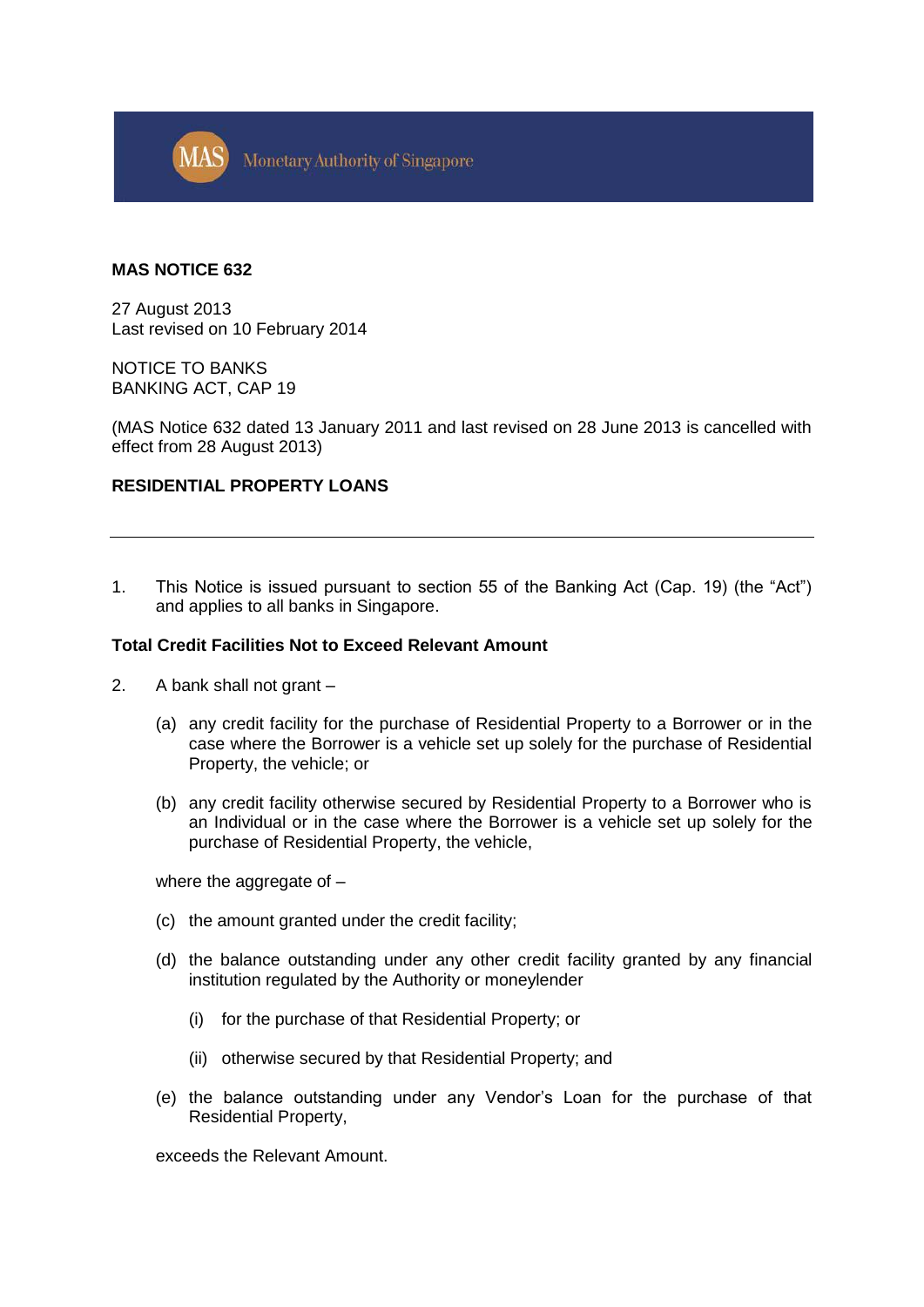# **Credit Facilities for Purchase of Residential Property**

## *Prohibition of Interest-only Loans*

3. A bank shall not grant any credit facility for the purchase of Residential Property where the terms and conditions of the credit facility provide for an interest-only loan under which only interest is payable and none of the principal amount under the credit facility is repayable for a certain period during the term of the credit facility.

## *Prohibition of Interest Absorption Schemes*

- 4. A bank shall not
	- (a) grant any credit facility for the purchase of Residential Property where the vendor of the Residential Property, its agent, nominee or any other party by arrangement with the vendor has under an interest absorption scheme agreed to pay any of the interest which is payable in respect of the credit facility; or
	- (b) enter into any agreement or other arrangement with a vendor of Residential Property for the purpose of giving effect to a scheme referred to in sub-paragraph (a).

## *Purchaser's Contribution*

- 5. A bank shall not disburse funds under any credit facility for the purchase of Residential Property until the Borrower has paid, out of funds not obtained through any credit facility granted by any financial institution regulated by the Authority or moneylender, or any Vendor's Loan, at least the difference between –
	- (a) the purchase price of the Residential Property; and
	- (b) the Relevant Amount,

which difference shall include a minimum cash payment of Cash% as referred to in paragraph 30(t).

### *Verification by the Bank*

### *Declaration*

- 6. A bank granting a credit facility for the purchase of Residential Property shall obtain a written declaration from the Borrower on –
	- (a) whether the Borrower is applying for the grant of the credit facility for his own use or for the benefit of any other party;
	- (b) whether any discount, rebate or any other benefit (including the payment of legal or stamp fees for the purchase) which has the effect of reducing the true purchase price has been or will be received from the vendor or any other party, and the amount of such discount, rebate or benefit;
	- (c) whether any interest in respect of any credit facility relating to the purchase is paid or payable by the vendor, its agent, nominee or any other person by arrangement with the vendor, irrespective of whether payment is made to the bank or as a benefit to the Borrower, or in the case where the Borrower is a vehicle set up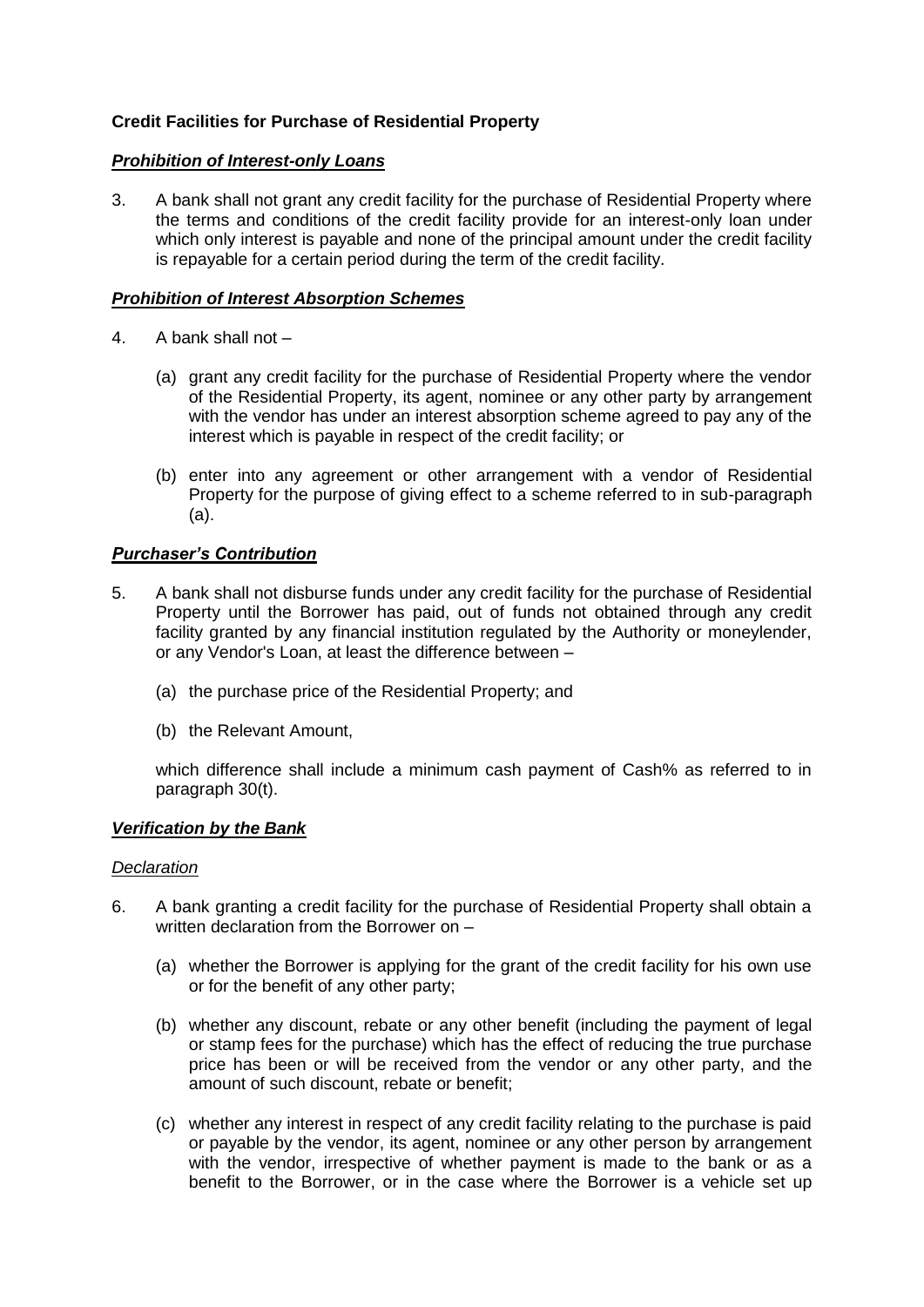solely for the purchase of Residential Property, the vehicle or the Individual who directly or indirectly holds the vehicle, or any part thereof, and the amount paid or payable; and

(d) whether any credit facility was granted by any financial institution regulated by the Authority or moneylender for the purchase of, or otherwise secured by, that Residential Property and whether any Vendor's Loan was granted for the purchase of that Residential Property, and if so, the amount of such credit facility or Vendor's Loan.

## *Checks with Credit Bureaus and HDB*

- 7. Prior to the grant of a credit facility for the purchase of Residential Property, a bank shall conduct or cause to be conducted comprehensive checks with one or more credit bureaus and the HDB, as may be relevant, on the information held by such parties –
	- (a) to verify whether the Borrower, at the time of applying for the credit facility, has any outstanding credit facility for the purchase of any other Residential Property;
	- (b) to comply with paragraphs 2 and 5; and
	- (c) to assess the credit worthiness of the Borrower,

and where the Borrower reasonably satisfies the bank that the bank should take into account additional information in order to ascertain whether or not the Borrower has an outstanding credit facility for the purchase of any other Residential Property, or whether or not the Borrower is credit worthy, the bank may supplement the information held by any one or more credit bureaus or the HDB with information provided by the Borrower from any credible third party source.

- 8. For the purpose of considering the Relevant Amount applicable to a Borrower or in the case where the Borrower is a vehicle set up solely for the purchase of Residential Property, the vehicle and the Individual who directly or indirectly holds the vehicle, or any part thereof, who at the time of applying for a credit facility for the purchase of Residential Property has any outstanding credit facility for the purchase of any other Residential Property that the Borrower, the vehicle or the Individual, as the case may be, owns, either by itself or jointly,
	- (a) a Borrower or in the case where the Borrower is a vehicle set up solely for the purchase of Residential Property, the vehicle and the Individual who directly or indirectly holds the vehicle, or any part thereof, who reasonably satisfies a bank that before the disbursement of any funds under the credit facility applied for,
		- $(i)$  in the case where  $-$ 
			- (A) the credit facility applied for is for the purchase of a second Residential Property, being an EC purchased directly from a Property Developer or a HDB Flat; and
			- (B) the Borrower or in the case where the Borrower is a vehicle set up solely for the purchase of Residential Property, the vehicle and the Individual who directly or indirectly holds the vehicle, or any part thereof, owns, either by itself or jointly, only one existing Residential Property for the purchase of which there is any outstanding credit facility at the time of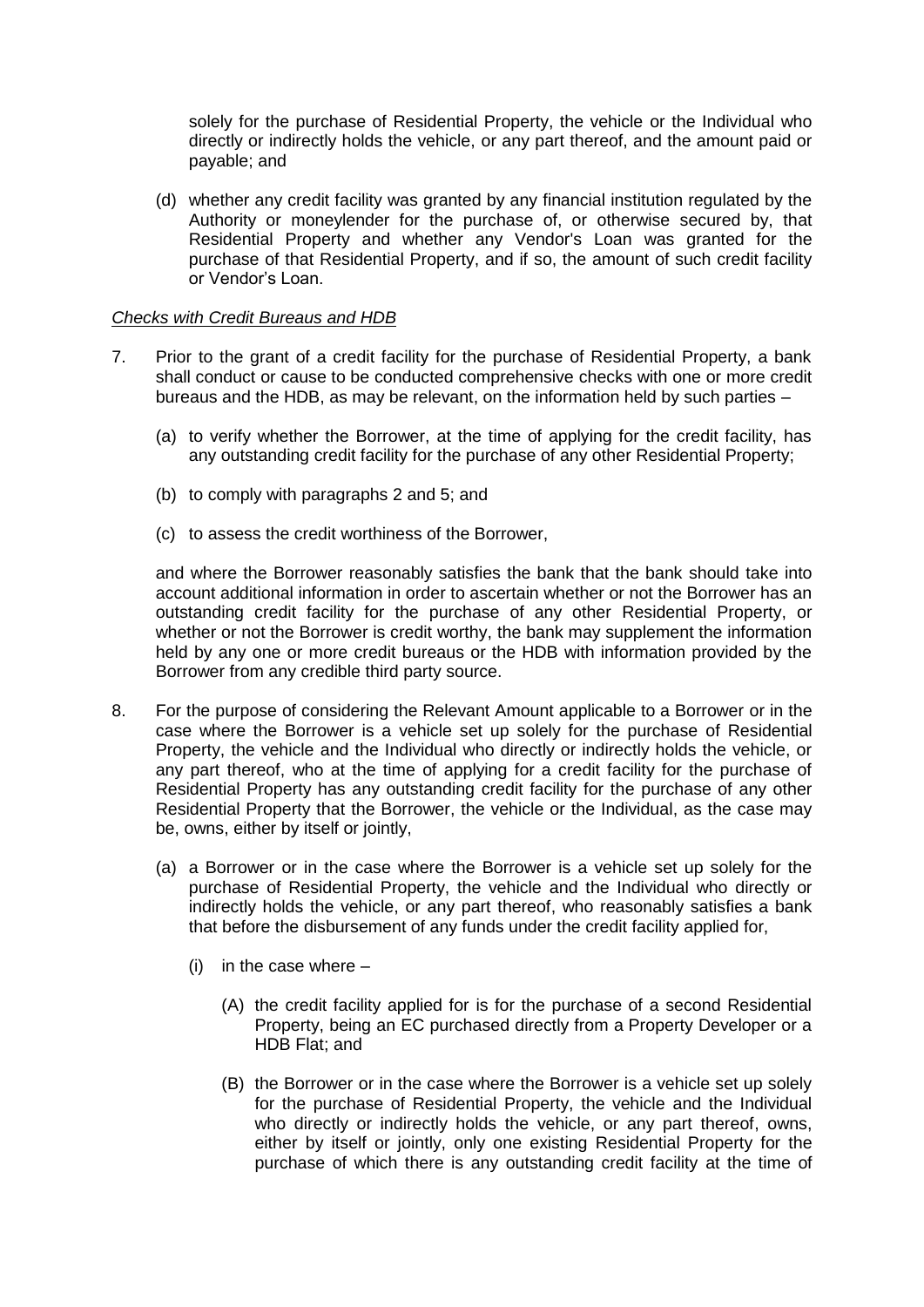applying for the credit facility for the purchase of the second Residential Property,

it will take steps, in accordance with paragraph 9(a), to sell the existing Residential Property and the bank obtains a written declaration from the Borrower or in the case where the Borrower is a vehicle set up solely for the purchase of Residential Property, the vehicle and the Individual who directly or indirectly holds the vehicle, or any part thereof, that it will be the owner, either by itself or jointly, of the second Residential Property and that it does not own, either by itself or jointly, any other Residential Property other than the existing Residential Property for which it will take steps to sell;

- (ii) in the case where the credit facility applied for is for the purchase of a Residential Property in any other case, it has taken steps to sell all other Residential Property, for the purchase of which there is an outstanding credit facility, in accordance with paragraph 9(b); or
- (iii) it has discharged all outstanding credit facilities for the purchase of all other Residential Property,

shall be considered not to have any outstanding credit facility and the bank may grant the credit facility applied for based on the Relevant Amount applicable to a Borrower or in the case where the Borrower is a vehicle set up solely for the purchase of Residential Property, the vehicle and the Individual who directly or indirectly holds the vehicle, or any part thereof, who does not have any outstanding credit facility for the purchase of another Residential Property; and

- (b) in any other case, the bank shall apply the Relevant Amount applicable to a Borrower or in the case where the Borrower is a vehicle set up solely for the purchase of Residential Property, the vehicle and the Individual who directly or indirectly holds the vehicle, or any part thereof, who has an outstanding credit facility for the purchase of another Residential Property.
- 9. A Borrower or in the case where the Borrower is a vehicle set up solely for the purchase of Residential Property, the vehicle and the Individual who directly or indirectly holds the vehicle, or any part thereof, shall reasonably satisfy a bank, by providing –
	- (a) in a case falling within paragraph 8(a)(i), a copy of its signed undertaking to the HDB committing to complete the sale of his existing Residential Property within the period stipulated in the undertaking;
	- (b) in a case falling within paragraph  $8(a)(ii)$ .
		- (i) where the other Residential Property of the Borrower, or in the case where the Borrower is a vehicle set up solely for the purchase of Residential Property, the vehicle and the Individual who directly or indirectly holds the vehicle, or any part thereof, is a private property or an EC, a sale and purchase agreement signed by both the Borrower (as the seller) or in the case where the Borrower is a vehicle set up solely for the purchase of Residential Property, the vehicle or the Individual (as the seller), and the party to whom he has sold the property, as well as a certificate from IRAS showing that stamp duty has been paid on the signed agreement; or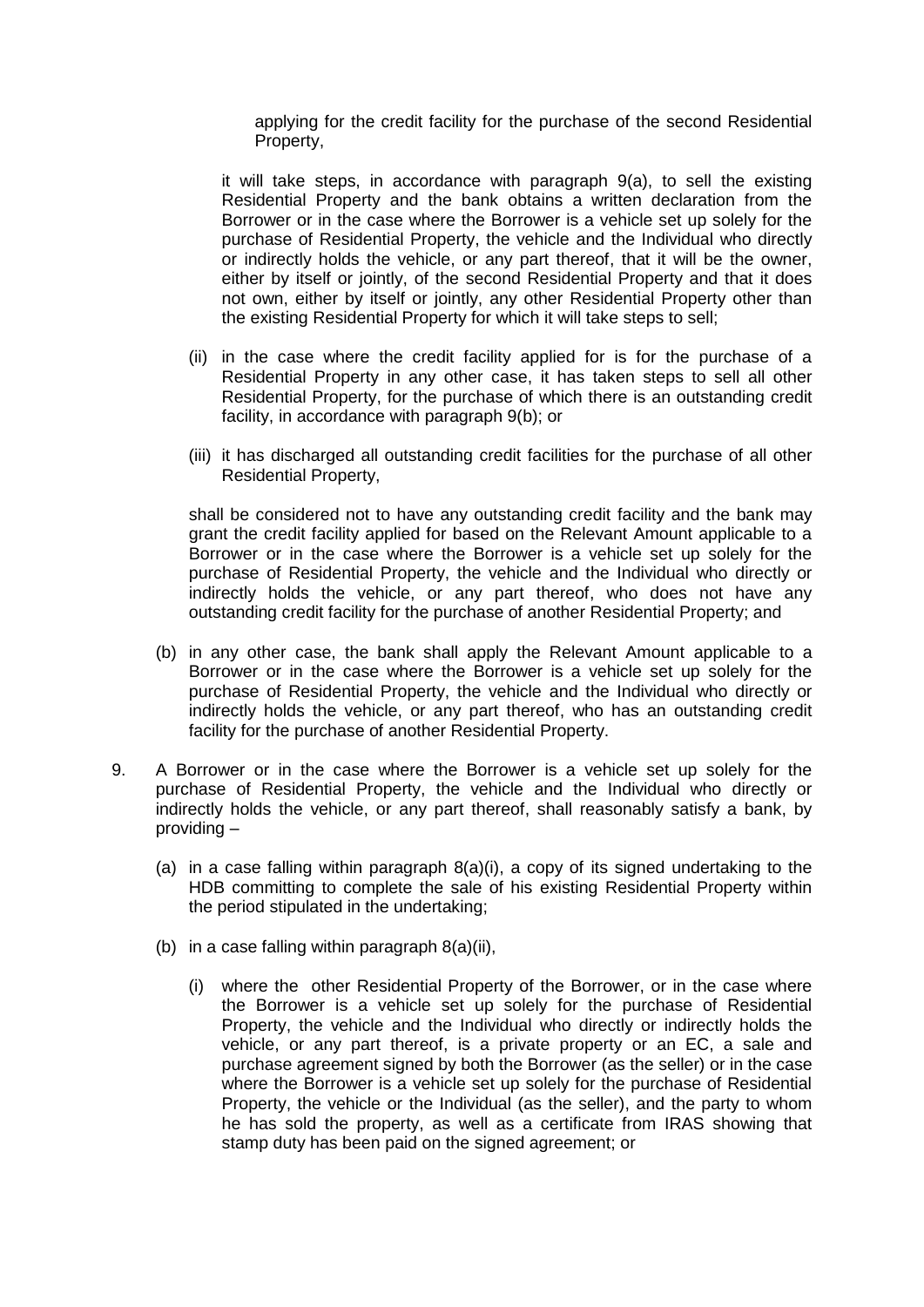- (ii) where the other Residential Property of the Borrower, or in the case where the Borrower is a vehicle set up solely for the purchase of Residential Property, the vehicle and the Individual who directly or indirectly holds the vehicle, or any part thereof, is a HDB Flat, a letter from the HDB approving the sale of the HDB Flat.
- 10. Subject to paragraph 11, paragraph 7 shall only apply to a Borrower who is an Individual including an Individual who directly or indirectly holds a vehicle, or any part thereof, set up solely for the purchase of Residential Property.
- 11. Paragraphs 7(a) and 7(b) shall not apply to a Borrower who is an Individual including an Individual who directly or indirectly holds a vehicle, or any part thereof, set up solely for the purchase of Residential Property, for the purposes of computing the Relevant Amount as defined in paragraph 30(t) where the LTV% to be applied by the bank is equal to or less than 40% and the Cash% to be paid by the Borrower is equal to or greater than 25%.

## *Other Reasonable Steps*

12. A bank granting a credit facility for the purchase of Residential Property shall take such other reasonable steps necessary to comply with paragraphs 2 and 5.

## **Credit Facilities Otherwise Secured By Residential Property**

13. Paragraph 3 (only in the case where a Borrower is an Individual or in the case where the Borrower is a vehicle set up solely for the purchase of Residential Property, the vehicle), paragraphs 6(a) and (d), 7, 8 and 9, paragraph 10, paragraph 11 (excluding the reference to the Cash%) and paragraph 12 (excluding the reference to compliance with paragraph 5) shall apply *mutatis mutandis* to the grant of a credit facility otherwise secured by Residential Property.

## **Re-financing Facilities**

## *Re-financing Facilities for the Purchase of Residential Property*

- 14. Subject to paragraph 15, paragraphs 3 and 7(c) (only in the case where a Borrower is an Individual) shall apply *mutatis mutandis* to the grant of a Re-Financing Facility for the purchase of Residential Property.
- 15. Paragraph 3 shall not apply in respect of the grant of a Re-Financing Facility for the purchase of Residential Property where such Re-Financing Facility is the consequence of a credit facility that is restructured because of deterioration in the financial position of the Borrower or in the case where the Borrower is a vehicle set up solely for the purchase of Residential Property, the vehicle and the Individual who directly or indirectly holds the vehicle, or any part thereof, resulting in the inability of the Borrower or the vehicle, as the case may be, to meet the original repayment schedule.

## *Re-financing Facilities for a Credit Facility Otherwise Secured by Residential Property*

16. Subject to paragraph 17, paragraphs 2, 3 (only in the case where a Borrower is an Individual or in the case where the Borrower is a vehicle set up solely for the purchase of Residential Property, the vehicle), 6(a), 6(d), 7(a), 7(b), 7(c) (only in the case where a Borrower is an Individual), 8, 9, 11 (excluding the reference to the Cash%) and 12 (excluding the reference to compliance with paragraph 5) shall apply *mutatis mutandis*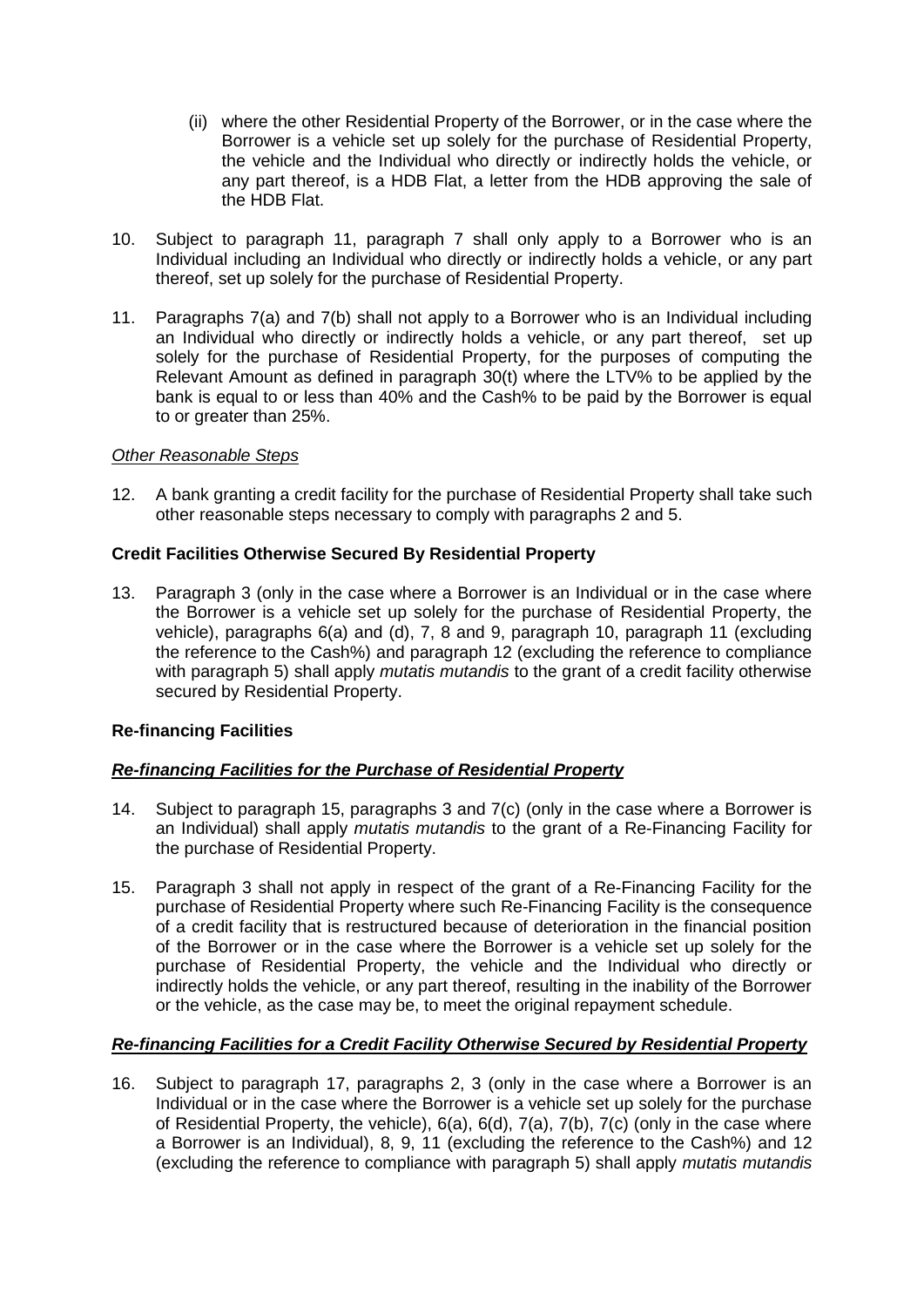to the grant of a Re-Financing Facility for a credit facility otherwise secured by Residential Property.

17. Paragraph 3 (only in the case where a Borrower is an Individual or in the case where the Borrower is a vehicle set up solely for the purchase of Residential Property, the vehicle) shall not apply in respect of the grant of a Re-Financing Facility for a credit facility otherwise secured by Residential Property where such Re-Financing Facility is the consequence of a credit facility that is restructured because of deterioration in the financial position of the Borrower or in the case where the Borrower is a vehicle set up solely for the purchase of Residential Property, the vehicle and the Individual who directly or indirectly holds the vehicle, or any part thereof, resulting in the inability of the Borrower or the vehicle, as the case may be, to meet the original repayment schedule.

## **Excluded Facilities**

- 18. In the case of a Bridging Loan
	- (a) paragraphs 2 to 6, 7(a), 7(b), and 8 to 17 shall not apply in respect of the grant of a Bridging Loan; and
	- (b) paragraph 7(c) shall not apply in respect of the grant of a Bridging Loan except where the Borrower is an Individual including an Individual who directly or indirectly holds a vehicle, or any part thereof, set up solely for the purchase of Residential Property.
- 19. Paragraphs 2 to 17 shall not apply to any credit facility granted by a bank to a Borrower who is a Property Developer to purchase Residential Property for development.
- 20. In the case of a credit facility which is secured by a pool of collateral including Residential Property, where the market valuation of the Residential Property comprises less than 50% of the market valuation of the pool of collateral at the time of application of the credit facility –
	- (a) paragraphs 2 to 6, 7(a), 7(b), and 8 to 17 shall not apply in respect of the grant of the credit facility; and
	- (b) paragraph 7(c) shall not apply in respect of the grant of the credit facility except where the Borrower is an Individual including an Individual who directly or indirectly holds a vehicle, or any part thereof, set up solely for the purchase of Residential Property, in which case paragraph 7(c) shall apply *mutatis mutandis* to the grant of the credit facility.

### **Tenure of Credit and Re-Financing Facilities**

- 21. Subject to paragraph 22, a bank shall not grant
	- (a) any credit facility for the purchase of Residential Property;
	- (b) any credit facility otherwise secured by Residential Property; or
	- (c) any Re-financing Facility for a credit facility otherwise secured by Residential Property,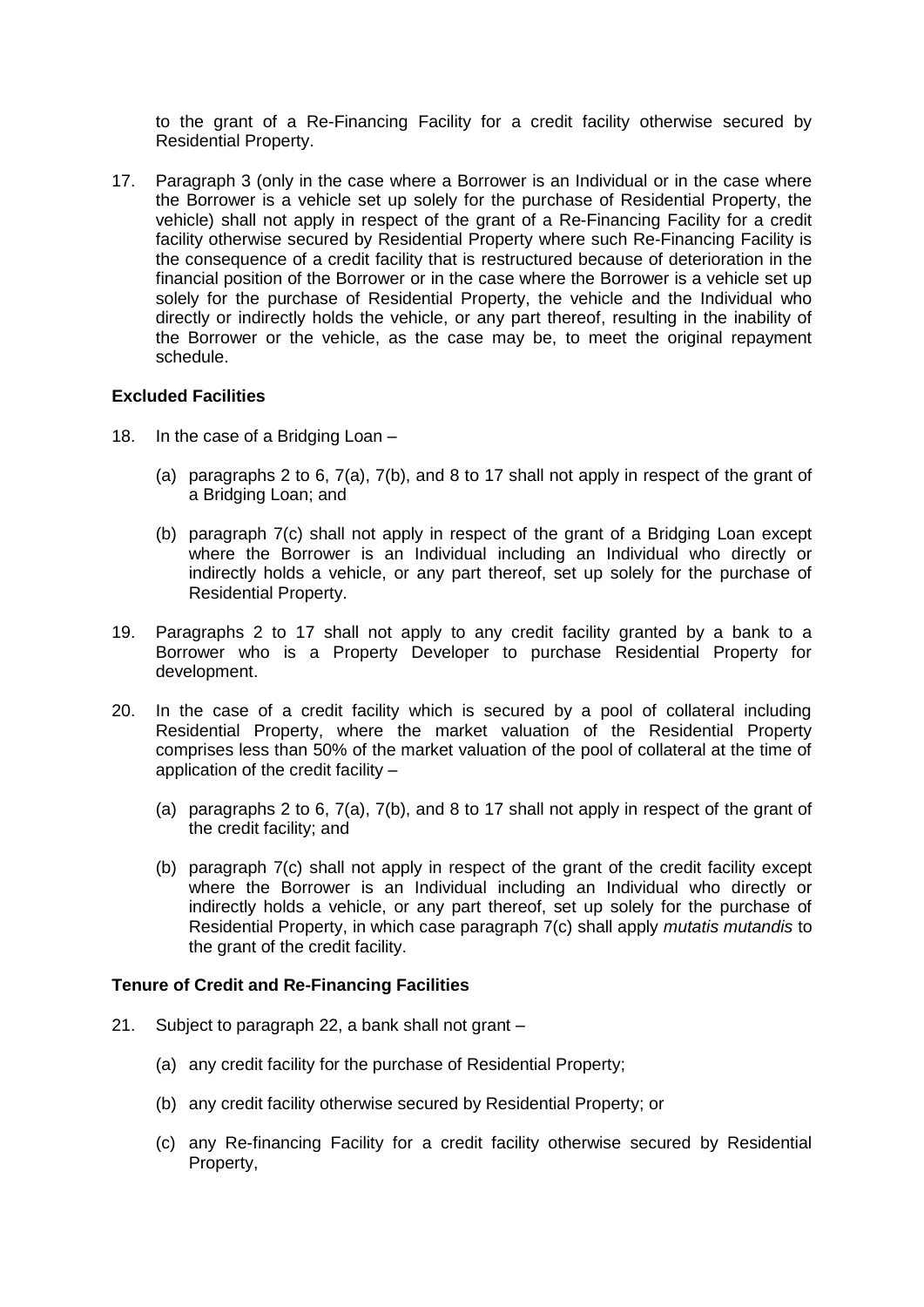to any Borrower where the tenure of the relevant credit facility exceeds 35 years.

- 22. A bank shall not grant any credit facility for the purchase of a HDB Flat to any Borrower where the tenure of the credit facility exceeds 30 years except where the Borrower provides the bank with a Letter of Invitation from the HDB, in which case the bank may grant a credit facility for the purchase of a HDB Flat where the tenure of such credit facility does not exceed 35 years.
- 23. Subject to paragraphs 23A and 24, where the application date for a Re-financing Facility for the purchase of Residential Property is on or after 6 October 2012, a bank may only grant such Re-financing Facility where the sum of –
	- (a) the tenure of the Re-financing Facility; and
	- (b) the period between the first time monies are disbursed under the Re-financing Facility and the first time monies were disbursed under the first credit facility granted to the Borrower for the purchase of that Residential Property,

does not exceed 35 years.

[MAS Notice 632 (Amendment) 2014]

#### 23A. Where

- (a) the date on which the option to purchase was granted or where there is no option to purchase, the date of the sale and purchase agreement, is prior to 6 October 2012; and
- (b) the Residential Property is for the occupation of one or more persons which shall include the Borrower,

a bank may grant a Re-financing Facility for the purchase of Residential Property where the tenure of such Re-Financing Facility does not exceed the higher of -

- (i) the difference between 35 years and the period set out in paragraph 23(b); and
- (ii) the difference between the tenure of the latest credit facility for the purchase of the Residential Property or latest Re-financing Facility for the purchase of the Residential Property, as the case may be, granted to the Borrower and the period between the first disbursement of monies under such Re-financing Facility and the latest credit facility or latest Re-financing Facility, as the case may be.<sup>1</sup>

**<sup>.</sup>** 1 Example 1: A Borrower was granted a 44-year credit facility for the purchase of a Residential Property (which is not a HDB Flat), where the option to purchase was granted on 15 October 2011. The credit facility was first disbursed on 1 January 2012. Should the Borrower re-finance the credit facility on 1 January 2015, a bank may grant him a Re-financing Facility with tenure of up to 41 years (i.e. 44 years minus 3 years).

Example 2: A Borrower was granted a 15-year credit facility for the purchase of a Residential Property (which is not a HDB Flat), where the option to purchase was granted on 15 October 2011. The credit facility was first disbursed on 1 January 2012. Should the Borrower re-finance the credit facility on 1 January 2015, a bank may grant the Borrower a Re-financing Facility with tenure of up to 32 years (i.e. 35 years minus 3 years).

Example 3: A Borrower was granted a 30-year credit facility for the purchase of a Residential Property (which is not a HDB Flat), where the option to purchase was granted on 15 October 2008. The credit facility was first disbursed on 1 January 2009. The Borrower re-financed the credit facility on 1 January 2012 and increased the loan tenure to 36 years. Should he re-finance again on 1 January 2015, a bank may grant the Borrower a Re-financing Facility with tenure of up to 33 years (i.e. 36 years minus 3 years).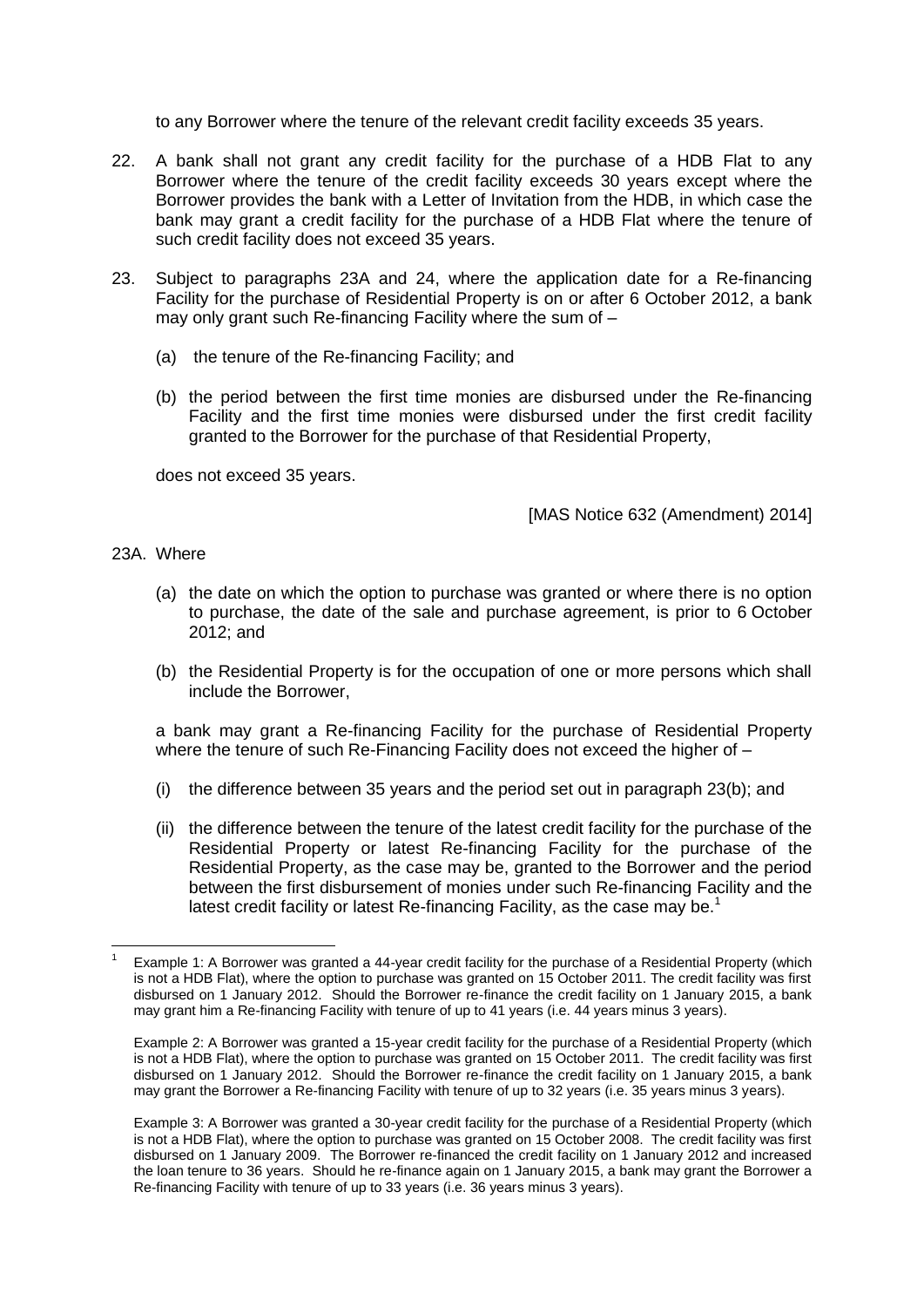- 24. Subject to paragraph 24A, where the application date for a Re-financing Facility for the purchase of Residential Property (where the Residential Property is a HDB Flat) is on or after 28 August 2013, a bank may only grant such Re-financing Facility where the sum of  $-$ 
	- (a) the tenure of the Re-financing Facility; and
	- (b) the period between the first time monies are disbursed under the Re-financing Facility and the first time monies were disbursed under the first credit facility granted to the Borrower for the purchase of that HDB Flat,

does not exceed 30 years.

[MAS Notice 632 (Amendment) 2014]

### 24A. Where

- (a) the date on which the option to purchase was granted or where there is no option to purchase, the date of the sale and purchase agreement, is prior to 28 August 2013; and
- (b) the Residential Property is for the occupation of one or more persons which shall include the Borrower,

a bank may grant a Re-financing Facility for the purchase of Residential Property where the tenure of such Re-Financing Facility does not exceed the higher of -

- (i) the difference between 30 years and the period set out in paragraph 24(b); and
- (ii) the difference between the tenure of the latest credit facility for the purchase of the Residential Property or latest Re-financing Facility for the purchase of the Residential Property, as the case may be, granted to the Borrower and the period between the first disbursement of monies under such Re-financing Facility and the latest credit facility or latest Re-financing Facility, as the case may be.

[MAS Notice 632 (Amendment) 2014]

- 24B. For the purpose of determining whether a Re-financing Facility for the purchase of Residential Property qualifies for the exceptions under paragraph 23A or 24A, a bank shall obtain from the Borrower:
	- (a) a copy of the option to purchase or where there is no option to purchase, a copy of the sale and purchase agreement, in respect of:
		- (i) the Residential Property (where it is not a HDB Flat), which shall be granted or dated prior to 6 October 2012; or
		- (ii) the Residential Property (where it is a HDB Flat), which shall be granted or dated prior to 28 August 2013; and
	- (b) a written declaration from the Borrower that the Residential Property is for the occupation of one or more persons which shall include the Borrower;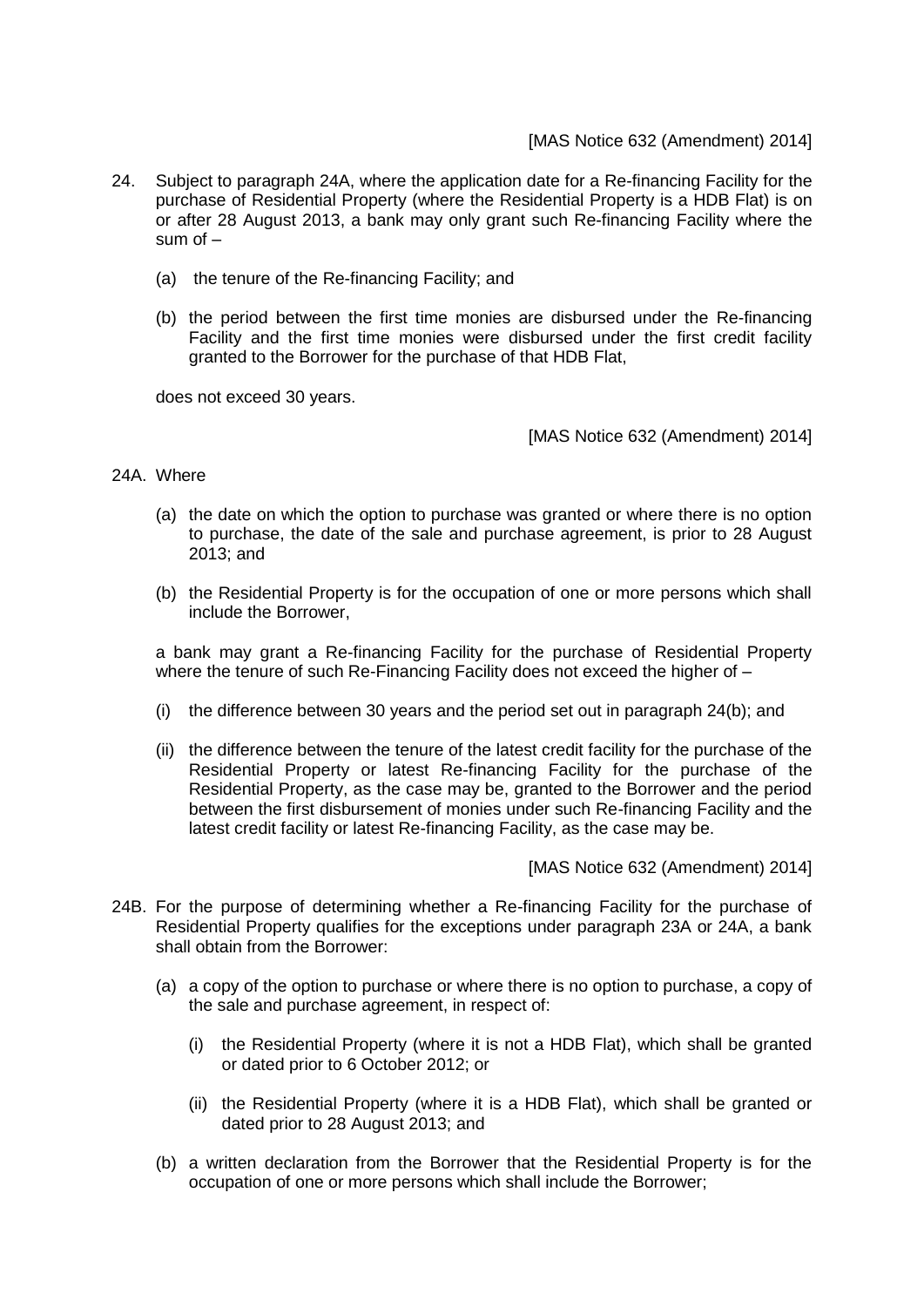- (c) a printout of the Borrower's "My Property Portfolio" page in myTax Portal at www.iras.gov.sg, listing the tax rate levied on the Residential Property as "owneroccupier"; and
- (c) a front and back copy of the National Registration Identification Card of the Borrower, where the address of the Borrower that is reflected on the National Registration Identification Card is the same as the Residential Property being refinanced.

[MAS Notice 632 (Amendment) 2014]

### **Borrower to be a Mortgagor**

- 25. Subject to paragraph 26, a bank shall not grant
	- (a) any credit facility for the purchase of Residential Property, the date on which the option to purchase was granted is on or after 29 June 2013;
	- (b) any Re-financing Facility for the purchase of Residential Property, the date on which the option to purchase was granted is on or after 29 June 2013;
	- (c) any credit facility otherwise secured by Residential Property, the application date of which is on or after 29 June 2013; or
	- (d) any Re-financing Facility for a credit facility otherwise secured by Residential Property where –
		- (i) in the case the Borrower, mortgagor, guarantor and any other party (other than the bank granting the Re-financing Facility) to such Re-financing Facility are the same as in the credit facility otherwise secured by Residential Property, the application date of the credit facility otherwise secured by Residential Property is on or after 29 June 2013; or
		- (ii) in the case the Borrower, mortgagor, guarantor or any other party (other than the bank granting the Re-financing Facility) to such Re-financing Facility is different from the credit facility otherwise secured by Residential Property, the application date of such Re-financing Facility is on or after 29 June 2013,

to any Borrower where the Borrower is not the mortgagor, either by himself or jointly, in respect of the Residential Property which is used to secure that credit facility.

- 26. Paragraph 25 shall not apply
	- (a) where a credit facility or Re-financing Facility referred to in paragraphs 25(a) and 25(b) respectively is not secured by the Residential Property for which the credit facility or the Re-financing Facility, as the case may be, is granted; and
	- (b) where a credit facility or Re-financing Facility referred to in paragraphs 25(c) and 25(d) respectively is granted to a Borrower which is not an Individual.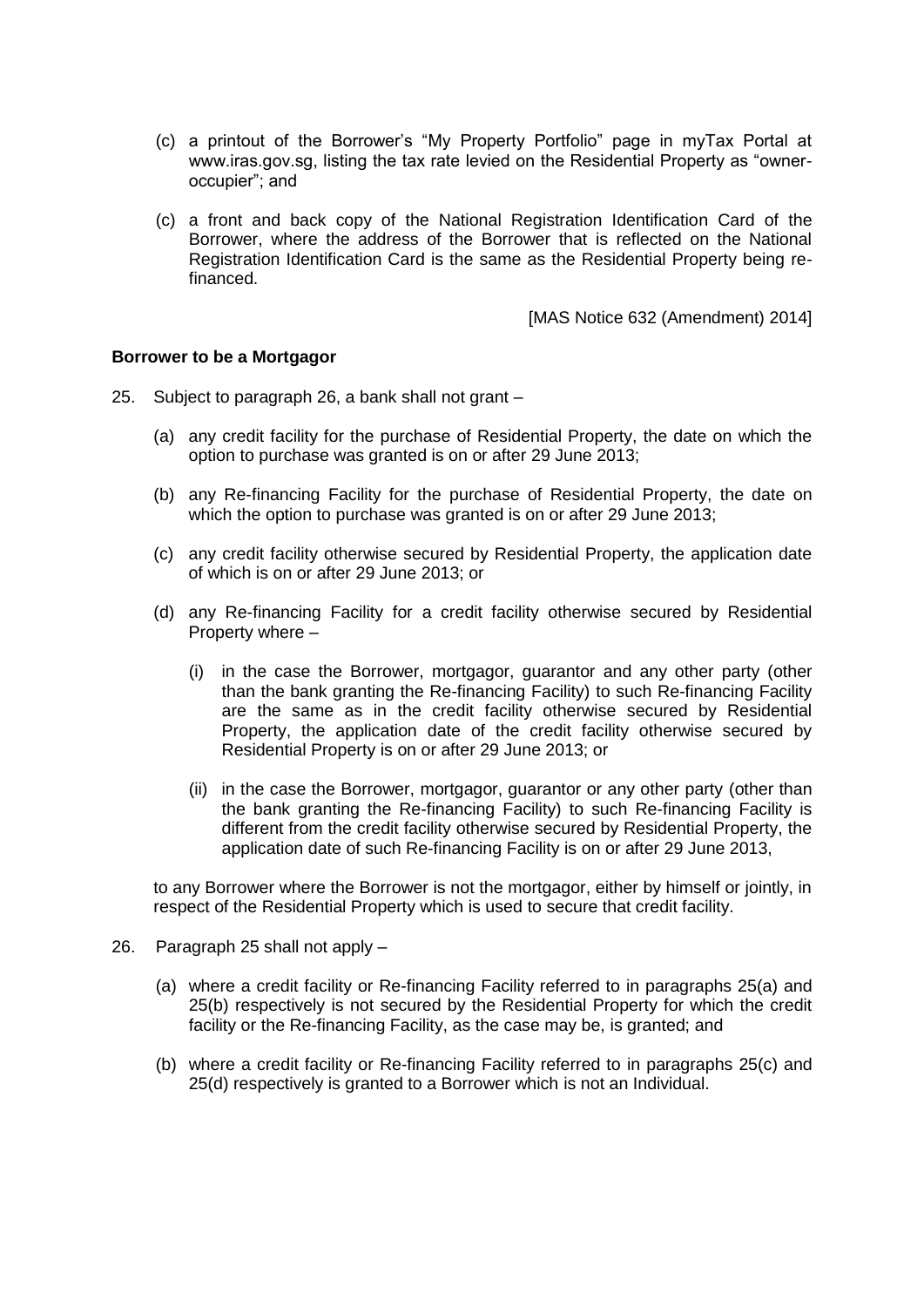## **Documentation**

- 27. A bank shall include Party B referred to in paragraph 30(b)(ii) as a Borrower in all relevant documentation relating to the credit facility or re-financing facility, as the case may be, and any information provided by the bank to credit bureaus.
- 28. A bank shall include in the case of a Borrower which is a vehicle set up solely for the purchase of Residential Property, the Individual who directly or indirectly holds the vehicle, or any part thereof, as a Borrower in any information provided by the bank to credit bureaus.

## **Due Diligence**

29. Where a Borrower applies for a credit facility otherwise secured by Residential Property, a bank shall conduct due diligence to ascertain if the Borrower is a vehicle set up solely for the purchase of Residential Property*.*

## **Definitions and Interpretation**

- 30. In this Notice,
	- (a) "Adjusted Purchase Price" means the purchase price after the deduction of
		- (i) the amount of any discount, rebate, or any other benefit (including the payment of legal or stamp fees for the purchase) offered by the vendor or any other party, whether directly or indirectly, arising from or resulting in the purchase of a Residential Property or in obtaining any credit facility for the purchase of a Residential Property, and which has the effect of reducing the true purchase price; and
		- (ii) any interest in respect of any credit facility relating to the purchase which is paid or payable by the vendor, its agent, nominee or any other person by arrangement with the vendor, irrespective of whether payment is made to the bank or as a benefit to the Borrower, or in the case where the Borrower is a vehicle set up solely for the purchase of Residential Property, the vehicle or the Individual who directly or indirectly holds the vehicle, or any part thereof,

and the amount of interest referred to in sub-paragraph (a)(ii) shall be the amount declared by the Borrower under paragraph 6(c) as verified by the bank against documents evidencing the amount paid or payable, and in the event of any uncertainty over the amount of interest at the time of granting of the credit facility, the bank shall make its best estimate of such amount based on documents evidencing the amount paid or payable and prevailing interest rates;

- (b) "Borrower" means
	- (i) any person (Party A) applying for a credit facility, and may be an Individual or not an Individual; or
	- (ii) any person (Party B), who contributes towards the payment of any part of the monthly repayment instalment of Party A, in relation to:
		- (A) any credit facility for the purchase of Residential Property, the date on which the option to purchase was granted is on or after 29 June 2013;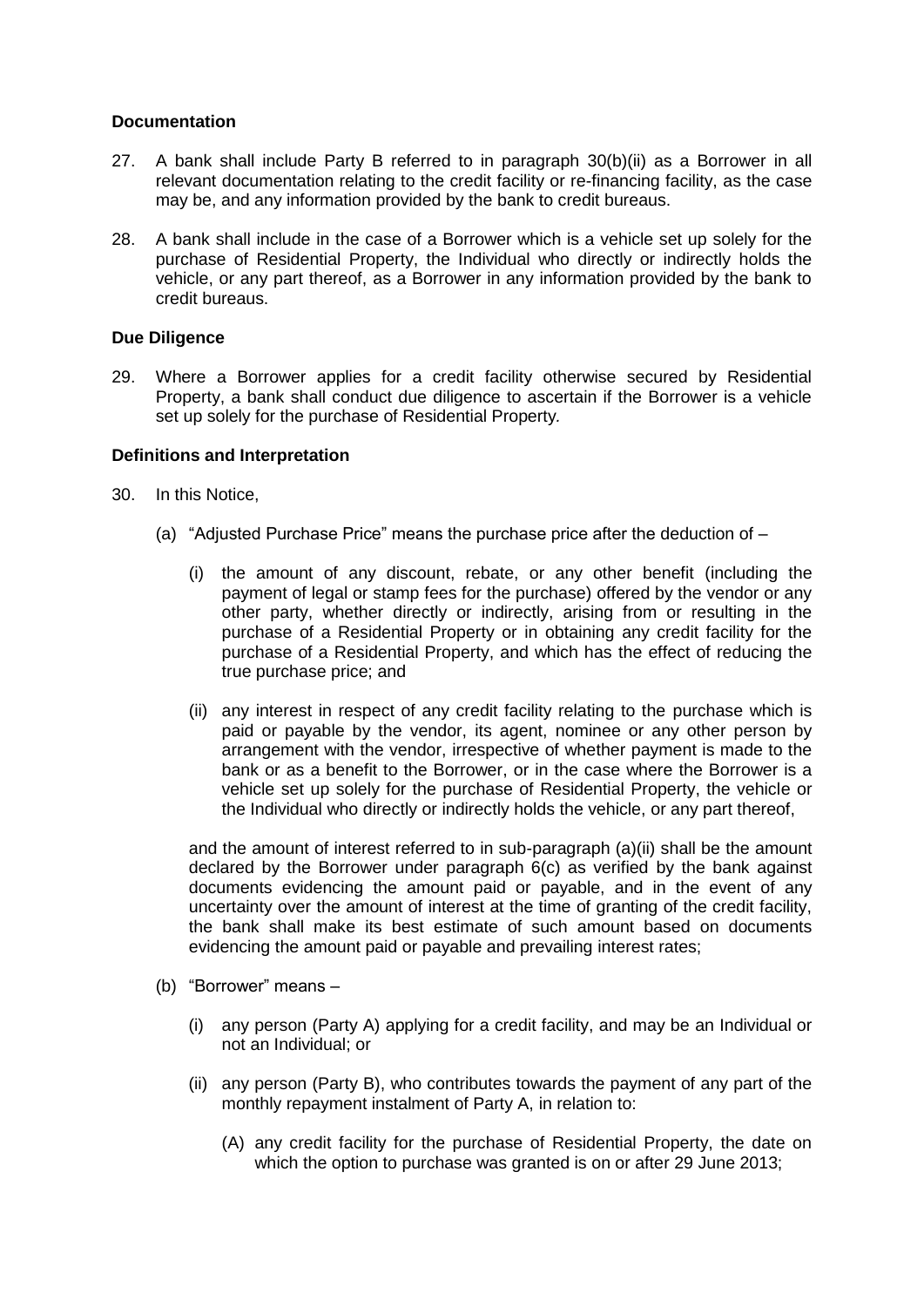- (B) any Re-financing Facility for the purchase of Residential Property , the date on which the option to purchase was granted is on or after 29 June 2013;
- (C) any credit facility otherwise secured by Residential Property, the application date of which is on or after 29 June 2013; or
- (D) any Re-financing Facility for a credit facility otherwise secured by Residential Property where –
	- (I) in the case the Borrower, mortgagor, guarantor and any other party (other than the bank granting the Re-financing Facility) to such Refinancing Facility are the same as in the credit facility otherwise secured by Residential Property, the application date of the credit facility otherwise secured by Residential Property is on or after 29 June 2013; or
	- (II) in the case the Borrower, mortgagor, guarantor or any other party (other than the bank granting the Re-financing Facility) to such Refinancing Facility is different from the credit facility otherwise secured by Residential Property, the application date of such Re-financing Facility is on or after 29 June 2013,

arising from Party A having been assessed by a bank, at the time of applying for a credit facility, to be unable to pay any part of the monthly repayment instalment, and for this purpose, Party B may be an Individual or not an Individual.

In the case where the Borrower is a vehicle set up solely for the purchase of Residential Property, the Individual who directly or indirectly holds the vehicle or any part thereof, shall be deemed as the Borrower for the purposes of complying with the requirements set out in the Notice, unless otherwise specified;

- (c) "Borrower which is not an Individual", for the avoidance of doubt, includes but is not limited to the following, whether formed, incorporated, established or existing in Singapore or outside Singapore –
	- (i) a corporation as defined in section  $4(1)$  of the Companies Act (Cap. 50);
	- (ii) a trust, a collective investment scheme as defined in section 2(1) of the Securities and Futures Act (Cap. 289) or a business trust as defined in section 2 of the Business Trusts Act (Cap. 31A);
	- (iii) a society as defined in section 2 of the Societies Act (Cap. 311);
	- (iv) a society as defined in section 2(1) of the Co-Operative Societies Act (Cap. 62);
	- (v) a limited liability partnership as defined in section 2(1) of the Limited Liability Partnerships Act (Cap. 163A);
	- (vi) a partnership as defined in section 1 of the Partnership Act (Cap. 391), including a limited partnership formed pursuant to the Limited Partnerships Act (Cap. 163B);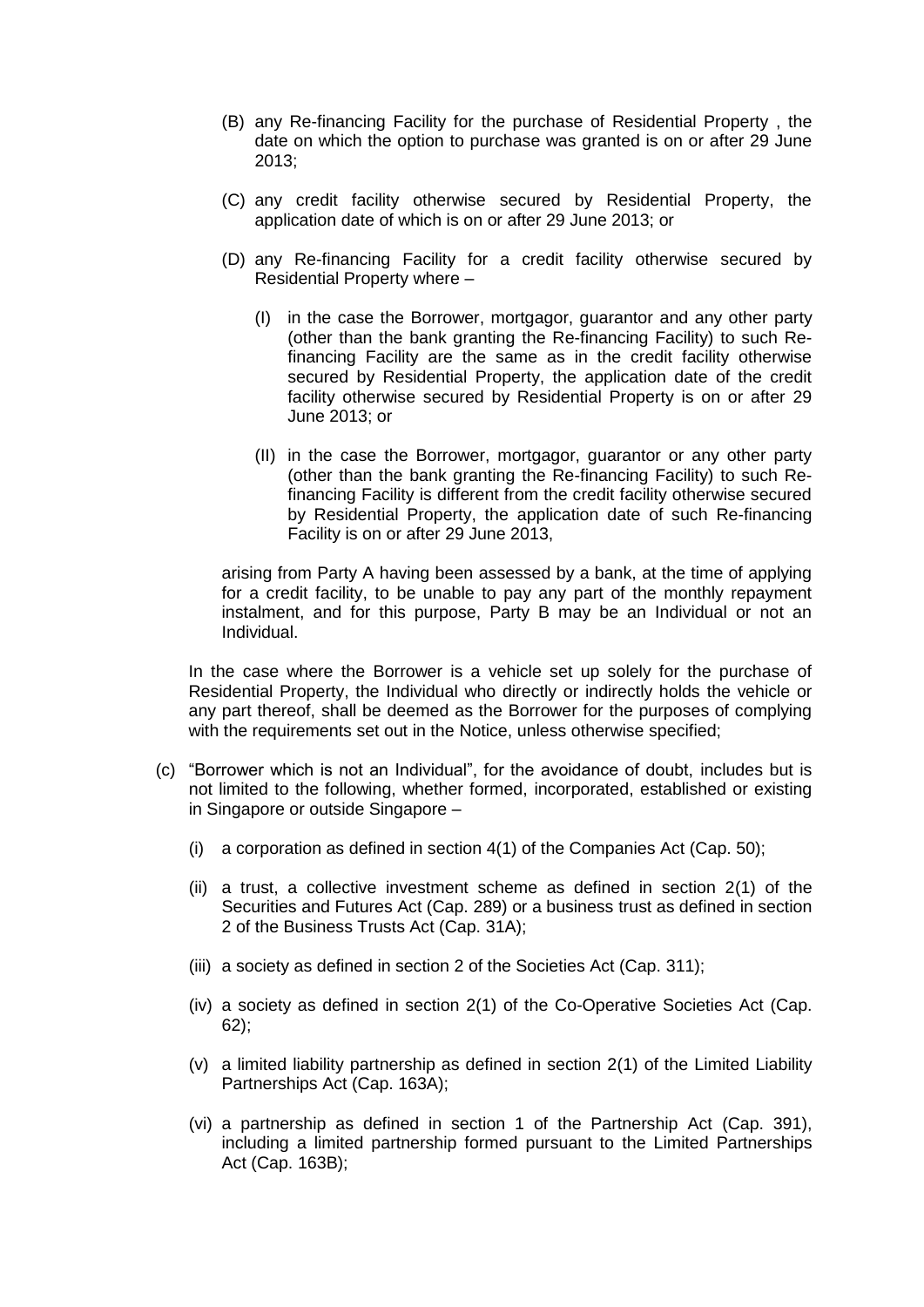and any person acting on behalf of such a Borrower;

- (d) "Bridging Loan" means a credit facility granted for the purchase of Residential Property by the Borrower, pending the receipt of proceeds from the sale of another Residential Property owned or co-owned by the Borrower, under which any balance outstanding shall be repaid within six months;
- (e) "CPF" means the amount withdrawn from the Central Provident Fund account of the Borrower for payment towards the purchase price of the Residential Property (including any Central Provident Fund grant for the purchase of the Residential Property but does not include any amount withdrawn for payment of stamp or legal fees);
- (f) "CPF Board" means the Central Provident Fund Board, a body corporate established under the Central Provident Fund Act (Cap. 36);
- (g) "EC" means housing accommodation provided under the executive condominium scheme as defined in section 2 of the Executive Condominium Housing Scheme Act (Chapter 99A);
- (h) "HDB" means the Housing and Development Board, a body corporate established under the Housing and Development Act (Cap. 129);
- (i) "HDB Flat" means
	- (i) a flat, house or living accommodation sold by the HDB under the provisions of Part IV of the Housing and Development Act (Cap. 129); or
	- (ii) a housing accommodation, as defined in section 65M of the Housing and Development Act, sold by an approved developer (as defined in the same section of the same Act) under Part IVB of the same Act;
- (j) "Individual" means a natural person;
- (k) "IRAS" means the Inland Revenue Authority of Singapore, a body corporate established under the Inland Revenue Authority of Singapore Act (Cap. 138A);
- (l) "Letter of Invitation from the HDB" means a letter from the HDB, inviting a Borrower to select a HDB Flat from a sales exercise launched before July 2013;
- (m) "moneylender" has the same meaning as a moneylender as defined in section 2 of the Moneylenders Act (Cap. 188) but does not include an exempt moneylender as defined in the same section;
- (n) "monthly repayment instalment" means the sum of the monthly repayment of the principal amount and the monthly payment of interest under a credit facility;
- (o) "outstanding credit facility" means
	- (i) a credit facility for the purchase of Residential Property; or
	- (ii) a Re-financing Facility for the purchase of Residential Property,

obtained from the HDB, a financial institution regulated by the Authority or a moneylender in the name of the Borrower or jointly with another Borrower, where -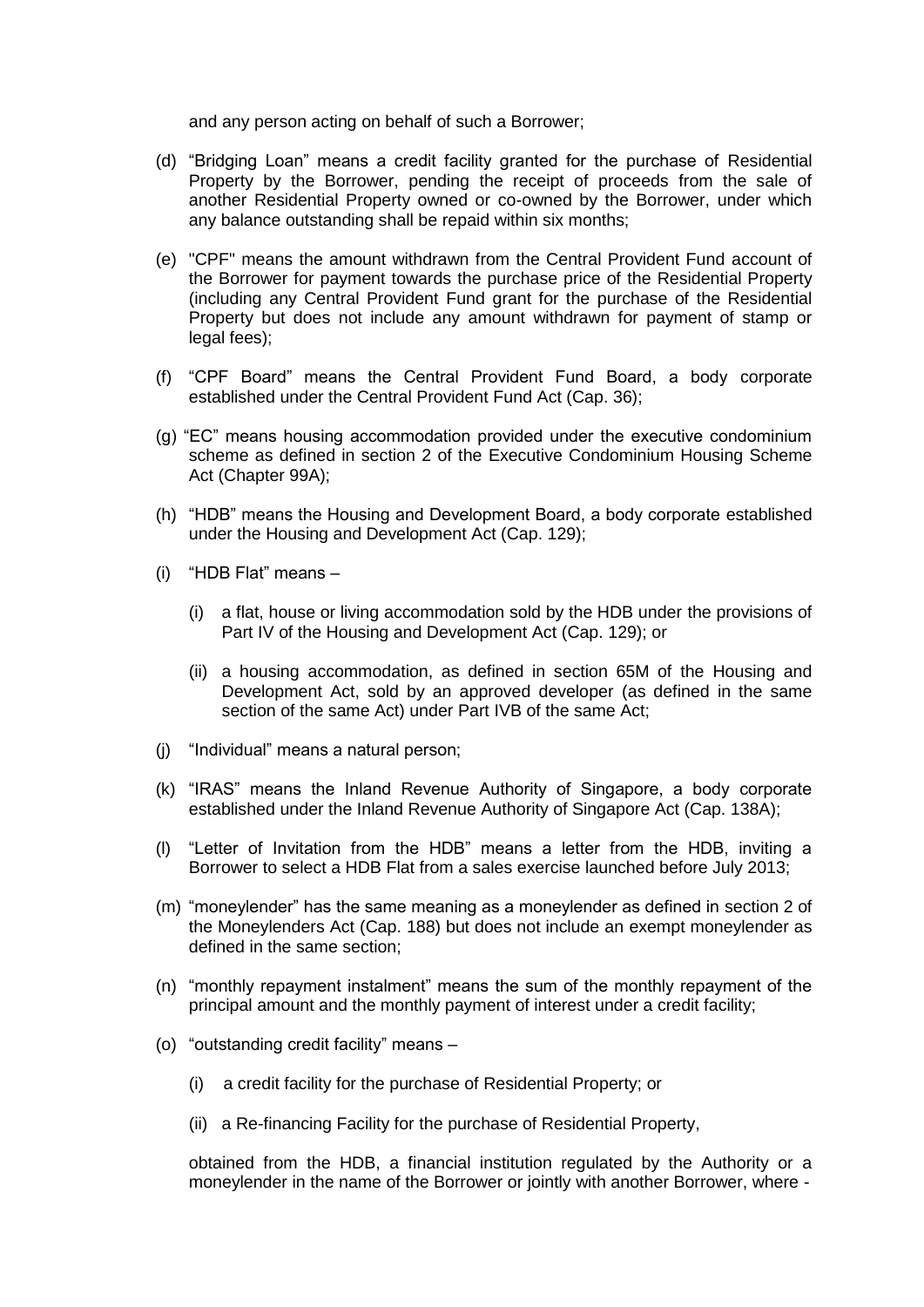- (iii) the funds under the credit facility referred to in sub-paragraph (i) or the Refinancing Facility referred to in sub-paragraph (ii) have been disbursed but not fully repaid; or
- (iv) the funds under the credit facility referred to in sub-paragraph (i) or the Refinancing Facility referred to in sub-paragraph (ii) have not been disbursed;
- (p) "Property Developer" means a person carrying on the business of property development;
- (q) "Re-financing Facilities" means any Re-financing Facility for the purchase of Residential Property and any Re-financing Facility for a credit facility otherwise secured by Residential Property;
- (r) "Re-financing Facility for a credit facility otherwise secured by Residential Property" means in relation to a Residential Property, a credit facility granted for the sole purpose of enabling a Borrower or in the case where the Borrower is a vehicle set up solely for the purchase of Residential Property, the vehicle or the Individual who directly or indirectly holds the vehicle, or any part thereof, to repay –
	- (i) the balance outstanding under a credit facility obtained by the Borrower which is otherwise secured by that Residential Property; or
	- (ii) the balance outstanding under a credit facility obtained by the Borrower for the re-financing of any credit facility otherwise secured by that Residential Property.

For the avoidance of doubt, a credit facility granted for the sole purpose of enabling a Borrower or in the case where the Borrower is a vehicle set up solely for the purchase of Residential Property, the vehicle or the Individual who directly or indirectly holds the vehicle, or any part thereof, to repay the balance outstanding amount referred to in sub-paragraphs (i) and (ii) above by the same bank which had granted the preceding credit facility otherwise secured by that Residential Property or Re-financing Facility for a credit facility otherwise secured by Residential Property to the Borrower, shall be a Re-financing Facility for a credit facility otherwise secured by Residential Property;

- (s) "Re-financing Facility for the purchase of Residential Property" means in relation to a Residential Property, a credit facility granted for the sole purpose of enabling a Borrower or in the case where the Borrower is a vehicle set up solely for the purchase of Residential Property, the vehicle or the Individual who directly or indirectly holds the vehicle, or any part thereof, to repay –
	- (i) the balance outstanding under a credit facility obtained by the Borrower for the purchase of that Residential Property; or
	- (ii) the balance outstanding under a credit facility obtained by the Borrower for the re-financing of any credit facility in respect of the purchase of that Residential Property.

For the avoidance of doubt, a credit facility granted for the sole purpose of enabling a Borrower or in the case where the Borrower is a vehicle set up solely for the purchase of Residential Property, the vehicle or the Individual who directly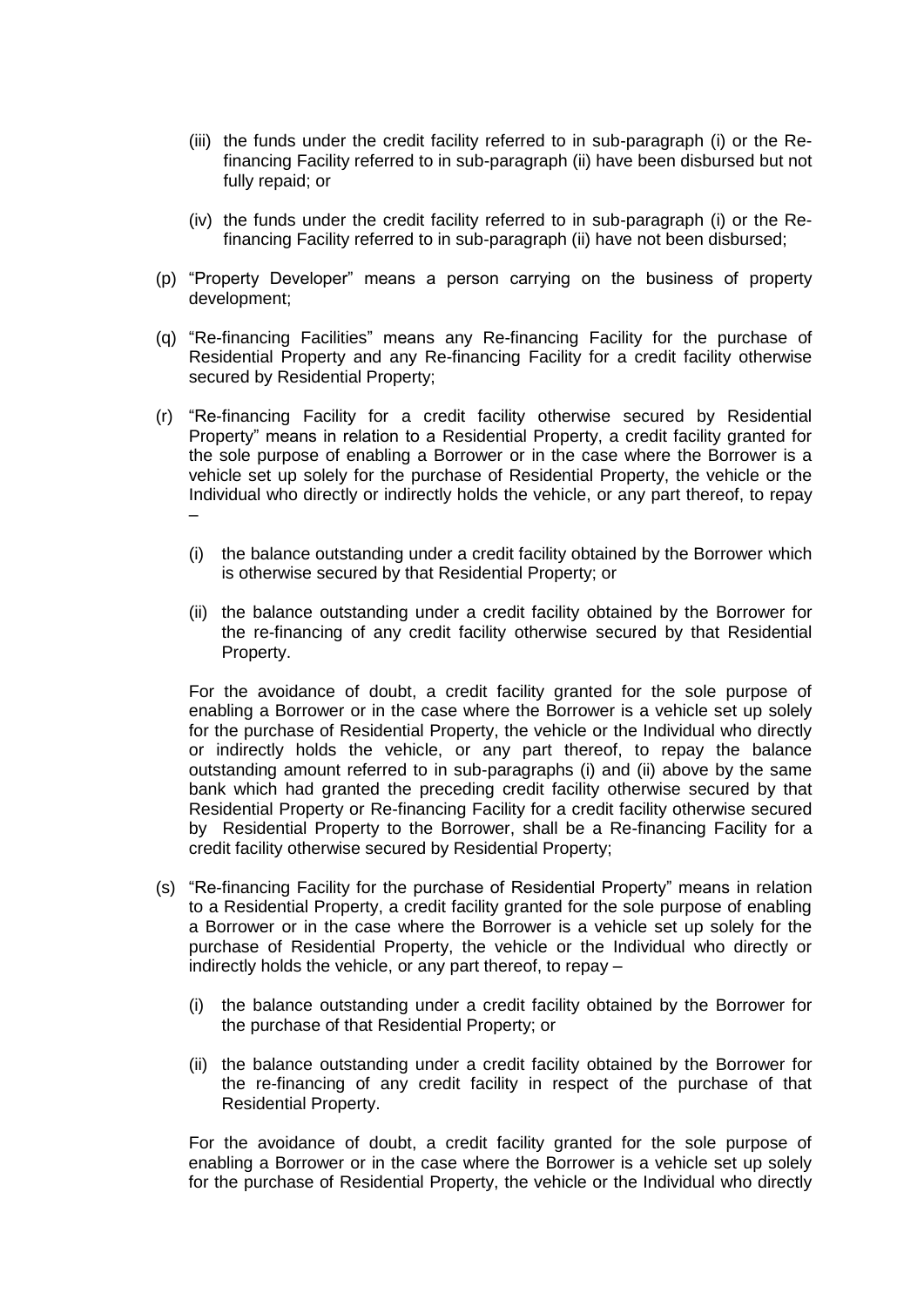or indirectly holds the vehicle, or any part thereof, to repay the balance outstanding amount referred to in sub-paragraphs (i) and (ii) above by the same bank which had granted the preceding credit facility for the purchase of that Residential Property or Re-financing Facility for the purchase of Residential Property to the Borrower, shall be a Re-financing Facility for the purchase of Residential Property;

- (t) "Relevant Amount" means
	- (i) for a Borrower who is an Individual applying for or contributing towards the payment of any part of the monthly repayment instalment in relation to a credit facility for the purchase of Residential Property, a credit facility otherwise secured by Residential Property or a Re-financing Facility for a credit facility otherwise secured by Residential Property,
		- (A) LTV% x V
			- (where the balance shall include the Cash%); or
		- (B) [(100% Cash%) x V] CPF,

whichever is lower,

where "LTV%" is the loan-to-value ratio and "Cash%" is the amount to be paid in cash, both of which are percentages determined in accordance with the table below:

Borrower who is an Individual applying for or contributing towards the payment of any part of the monthly repayment instalment in relation to a credit facility for the purchase of Residential Property, a credit facility otherwise secured by Residential Property or a Re-financing Facility for a credit facility otherwise secured by Residential Property

| Scenario | LTV% | Cash% | Description                                                                                                                                                                                                                                                                                                                                                                                                                                           |
|----------|------|-------|-------------------------------------------------------------------------------------------------------------------------------------------------------------------------------------------------------------------------------------------------------------------------------------------------------------------------------------------------------------------------------------------------------------------------------------------------------|
| (1)      | 90%  | 5%    | The date on which the option to purchase<br>was granted or where there is no option to<br>purchase, the date of the sale and<br>purchase agreement, is between 19 July<br>2005 and 19 February 2010.                                                                                                                                                                                                                                                  |
| (2)      | 80%  | 5%    | The date on which the option to purchase<br>was granted or where there is no option to<br>purchase, the date of the sale and<br>purchase agreement, is between 20<br>February 2010 and 29 August 2010.                                                                                                                                                                                                                                                |
| (3)      | 80%  | 5%    | In the case of a credit facility granted for<br>the purchase of Residential Property, the<br>date on which the option to purchase was<br>granted or where there is no option to<br>purchase, the date of the sale and<br>purchase agreement, is on or after 30<br>August 2010 but prior to 6 October 2012,<br>and the Borrower, at the time of applying<br>for the credit facility, does not have any<br>outstanding credit facility for the purchase |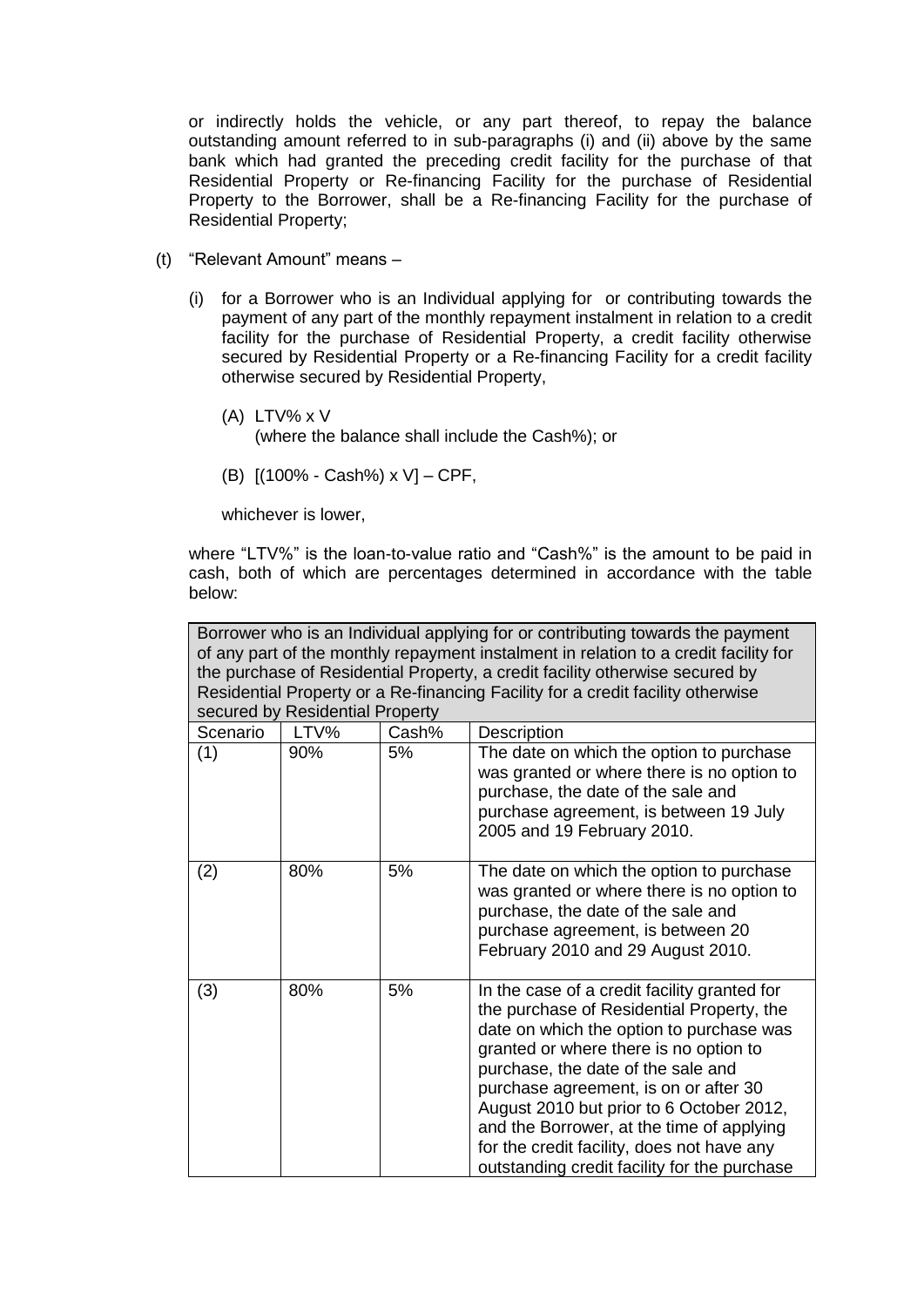|     |     |    | of another Residential Property.                                                                                                                                                                                                                                                                                                                                                                                                                      |
|-----|-----|----|-------------------------------------------------------------------------------------------------------------------------------------------------------------------------------------------------------------------------------------------------------------------------------------------------------------------------------------------------------------------------------------------------------------------------------------------------------|
| (4) | 80% |    | In the case of a credit facility otherwise<br>secured by Residential Property or a Re-<br>financing Facility for a credit facility<br>otherwise secured by Residential Property,<br>the application date is on or after 27 July<br>2011, and the Borrower, at the time of<br>applying for the credit facility or the Re-<br>financing Facility, does not have any<br>outstanding credit facility for the purchase<br>of another Residential Property. |
| (5) | 80% | 5% | In the case of a credit facility granted for<br>the purchase of Residential Property,<br>where $-$                                                                                                                                                                                                                                                                                                                                                    |
|     |     |    | (a) the date on which the option to<br>purchase was granted or where there<br>is no option to purchase, the date of<br>the sale and purchase agreement, is<br>on or after 6 October 2012 but prior to<br>28 August 2013;                                                                                                                                                                                                                              |
|     |     |    | (b) the Borrower, at the time of applying<br>for the credit facility, does not have<br>any outstanding credit facility for the<br>purchase of another Residential<br>Property;                                                                                                                                                                                                                                                                        |
|     |     |    | (c) the tenure of the credit facility is less<br>than or equal to 30 years; and                                                                                                                                                                                                                                                                                                                                                                       |
|     |     |    | (d) the sum of the tenure of the credit<br>facility and the age of the Borrower, at<br>the time of applying for the credit<br>facility, is less than or equal to 65<br>years.                                                                                                                                                                                                                                                                         |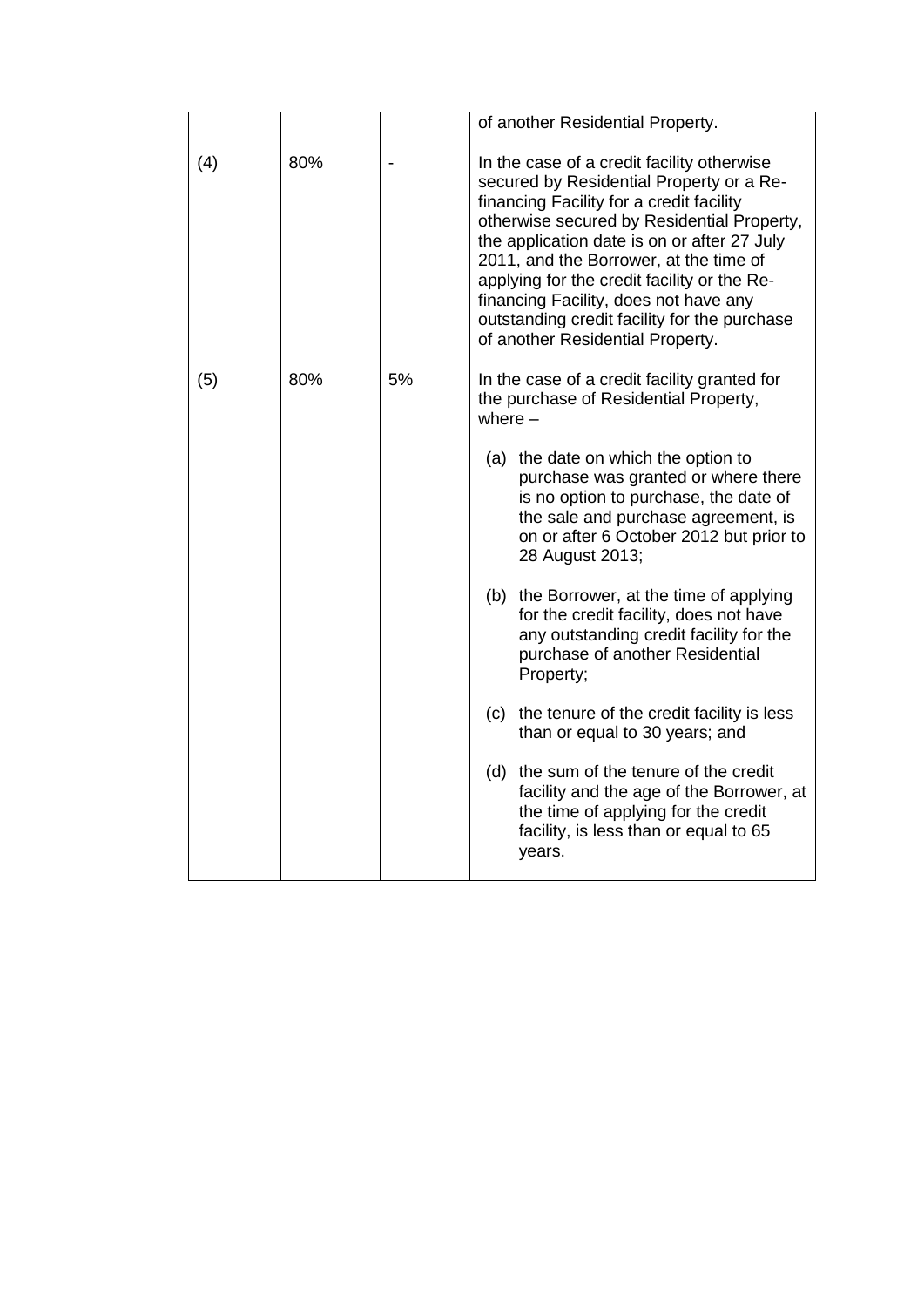| (6) | 80% | 5% | In the case of a credit facility granted for<br>the purchase of Residential Property that is<br>not a HDB Flat, where -<br>(a) the date on which the option to<br>purchase was granted or where there<br>is no option to purchase, the date of<br>the sale and purchase agreement, is<br>on or after 28 August 2013;<br>(b) the Borrower, at the time of applying<br>for the credit facility, does not have<br>any outstanding credit facility for the<br>purchase of another Residential<br>Property;<br>the tenure of the credit facility is less<br>(c) |
|-----|-----|----|------------------------------------------------------------------------------------------------------------------------------------------------------------------------------------------------------------------------------------------------------------------------------------------------------------------------------------------------------------------------------------------------------------------------------------------------------------------------------------------------------------------------------------------------------------|
|     |     |    | than or equal to 30 years; and<br>(d) the sum of the tenure of the credit<br>facility and the age of the Borrower, at<br>the time of applying for the credit<br>facility, is less than or equal to 65<br>years.                                                                                                                                                                                                                                                                                                                                            |
| (7) | 80% | 5% | In the case of a credit facility granted for<br>the purchase of a HDB Flat, where -<br>(a) the date on which the option to<br>purchase was granted or where there<br>is no option to purchase, the date of<br>the sale and purchase agreement, is<br>on or after 28 August 2013;                                                                                                                                                                                                                                                                           |
|     |     |    | (b) the Borrower, at the time of applying<br>for the credit facility, does not have<br>any outstanding credit facility for the<br>purchase of another Residential<br>Property;                                                                                                                                                                                                                                                                                                                                                                             |
|     |     |    | the Borrower does not provide the<br>(c)<br>bank with a Letter of Invitation from<br>the HDB;                                                                                                                                                                                                                                                                                                                                                                                                                                                              |
|     |     |    | (d) the tenure of the credit facility is less<br>than or equal to 25 years; and                                                                                                                                                                                                                                                                                                                                                                                                                                                                            |
|     |     |    | (e) the sum of the tenure of the credit<br>facility and the age of the Borrower, at<br>the time of applying for the credit<br>facility, is less than or equal to 65<br>years.                                                                                                                                                                                                                                                                                                                                                                              |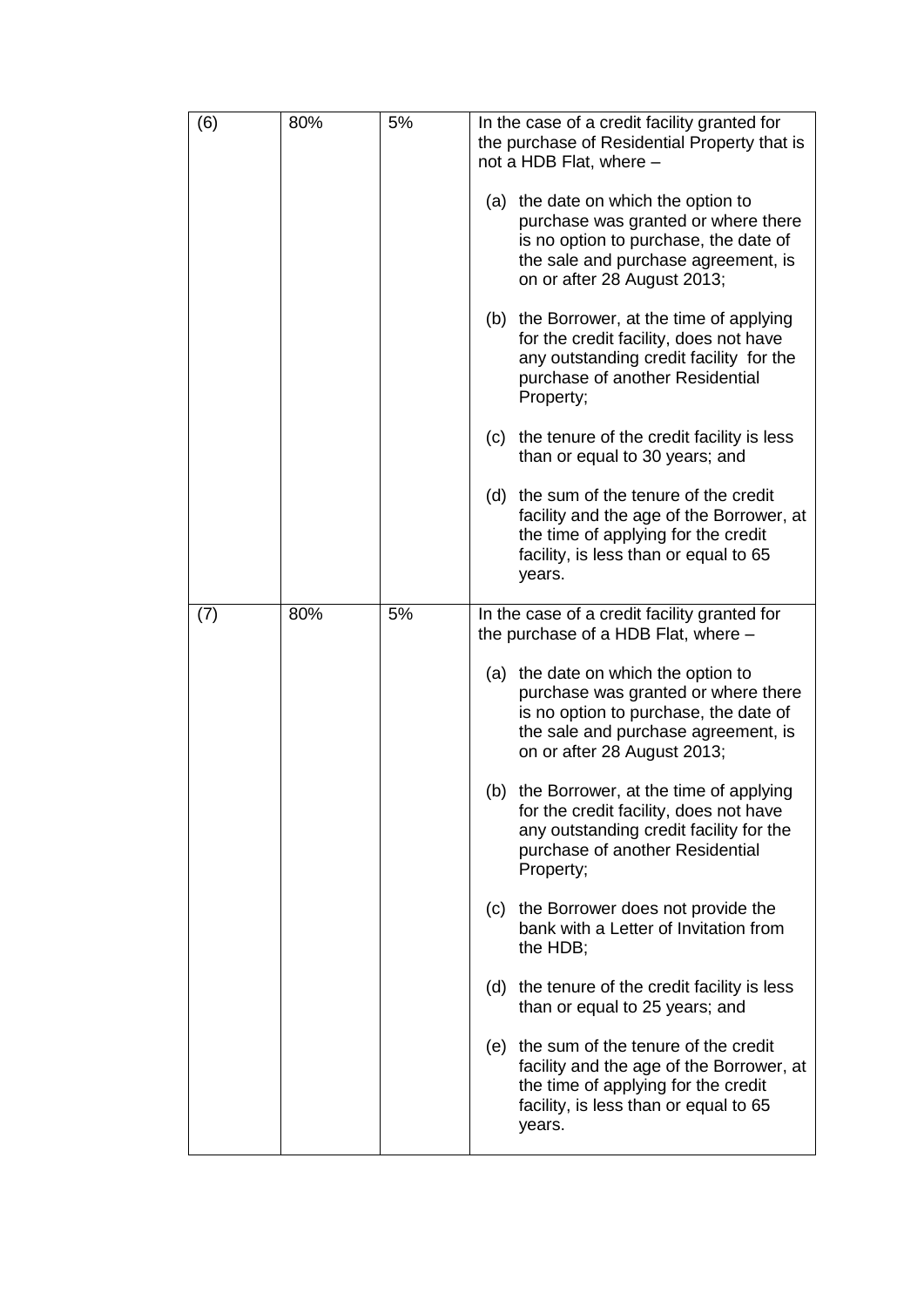| (8)  | 80% | 5%  | In the case of a credit facility granted for<br>the purchase of a HDB Flat, where -                                                                                                                                                                                                                                                                                               |
|------|-----|-----|-----------------------------------------------------------------------------------------------------------------------------------------------------------------------------------------------------------------------------------------------------------------------------------------------------------------------------------------------------------------------------------|
|      |     |     | (a) the date on which the option to<br>purchase was granted or where there<br>is no option to purchase, the date of<br>the sale and purchase agreement, is<br>on or after 28 August 2013;                                                                                                                                                                                         |
|      |     |     | (b) the Borrower, at the time of applying<br>for the credit facility, does not have<br>any outstanding credit facility for the<br>purchase of another Residential<br>Property;                                                                                                                                                                                                    |
|      |     |     | (c) the Borrower provides the bank with a<br>Letter of Invitation from the HDB;                                                                                                                                                                                                                                                                                                   |
|      |     |     | (d) the tenure of the credit facility is less<br>than or equal to 30 years; and                                                                                                                                                                                                                                                                                                   |
|      |     |     | (e) the sum of the tenure of the credit<br>facility and the age of the Borrower, at<br>the time of applying for the credit<br>facility, is less than or equal to 65<br>years.                                                                                                                                                                                                     |
| (9)  | 70% | 10% | The date on which the option to purchase<br>was granted or where there is no option to<br>purchase, the date of the sale and<br>purchase agreement, is between 30<br>August 2010 and 13 January 2011, and the<br>Borrower, at the time of applying for the<br>credit facility, has any outstanding credit<br>facility for the purchase of another<br><b>Residential Property.</b> |
| (10) | 60% | 10% | In the case of a credit facility granted for<br>the purchase of Residential Property,<br>where $-$                                                                                                                                                                                                                                                                                |
|      |     |     | (a) the date on which the option to<br>purchase was granted or where there<br>is no option to purchase, the date of<br>the sale and purchase agreement, is<br>on or after 6 October 2012 but prior to<br>28 August 2013;                                                                                                                                                          |
|      |     |     | (b) the Borrower, at the time of applying<br>for the credit facility, does not have<br>any outstanding credit facility for the<br>purchase of another Residential<br>Property; and                                                                                                                                                                                                |
|      |     |     | if the $-$<br>(c)                                                                                                                                                                                                                                                                                                                                                                 |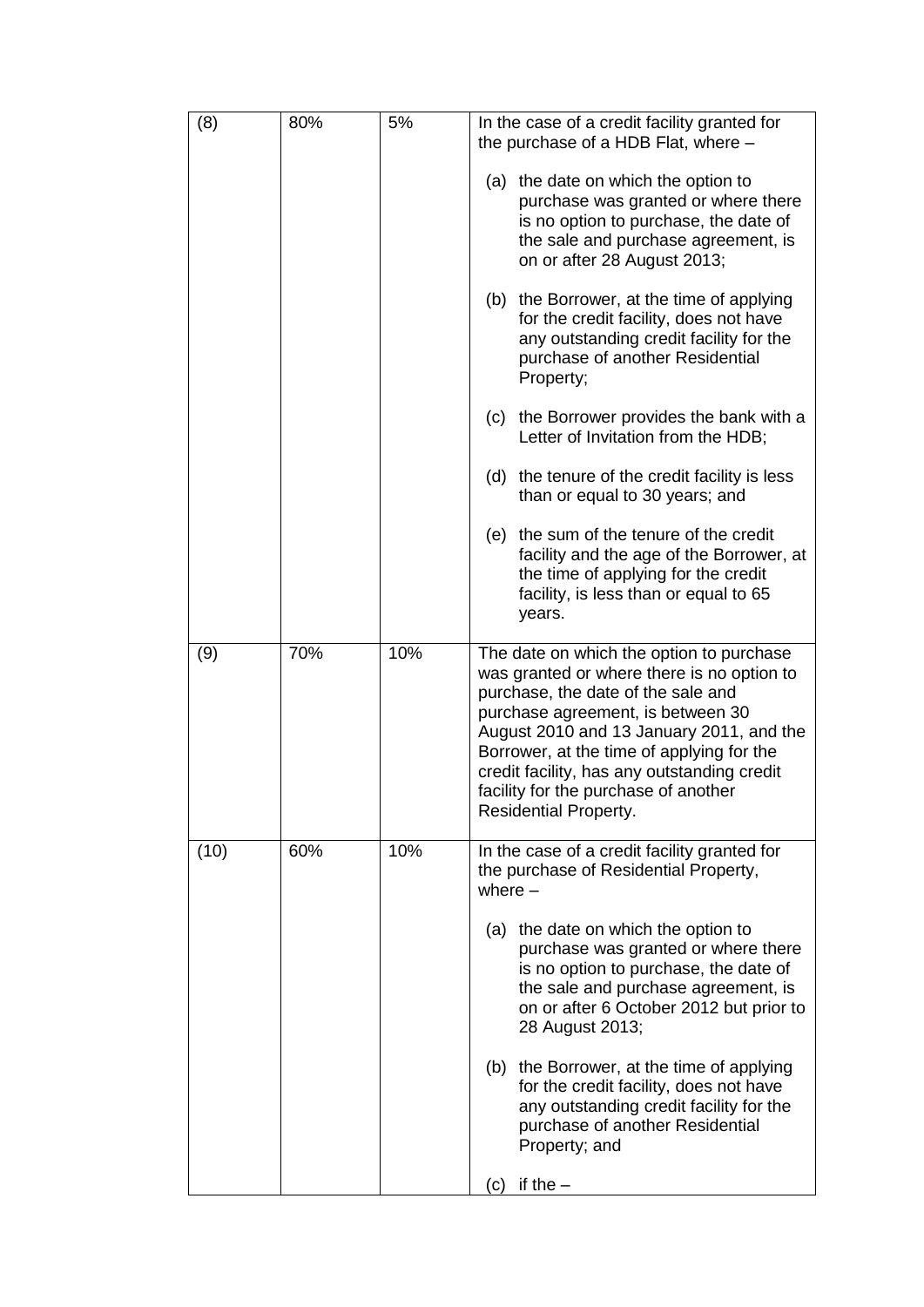|      |     |     | (i)<br>tenure of the credit facility<br>exceeds 30 years; or                                                                                                                              |
|------|-----|-----|-------------------------------------------------------------------------------------------------------------------------------------------------------------------------------------------|
|      |     |     | (ii) sum of the tenure of the credit<br>facility and the age of the<br>Borrower, at the time of applying<br>for the credit facility, exceeds 65<br>years.                                 |
| (11) | 60% | 10% | In the case of a credit facility granted for<br>the purchase of Residential Property that is<br>not a HDB Flat, where -                                                                   |
|      |     |     | (a) the date on which the option to<br>purchase was granted or where there<br>is no option to purchase, the date of<br>the sale and purchase agreement, is<br>on or after 28 August 2013; |
|      |     |     | (b) the Borrower, at the time of applying<br>for the credit facility, does not have<br>any outstanding credit facility for the<br>purchase of another Residential<br>Property; and        |
|      |     |     | if the $-$<br>(c)                                                                                                                                                                         |
|      |     |     | tenure of the credit facility<br>(i)<br>exceeds 30 years; or                                                                                                                              |
|      |     |     | (ii)<br>sum of the tenure of the credit<br>facility and the age of the<br>Borrower, at the time of applying<br>for the credit facility, exceeds 65<br>years.                              |
| (12) | 60% | 10% | In the case of a credit facility granted for<br>the purchase of a HDB Flat, where -                                                                                                       |
|      |     |     | (a) the date on which the option to<br>purchase was granted or where there<br>is no option to purchase, the date of<br>the sale and purchase agreement, is<br>on or after 28 August 2013; |
|      |     |     | (b) the Borrower, at the time of applying<br>for the credit facility, does not have<br>any outstanding credit facility for the<br>purchase of another Residential<br>Property;            |
|      |     |     | (c) the Borrower does not provide the<br>bank with a Letter of Invitation from<br>the HDB; and                                                                                            |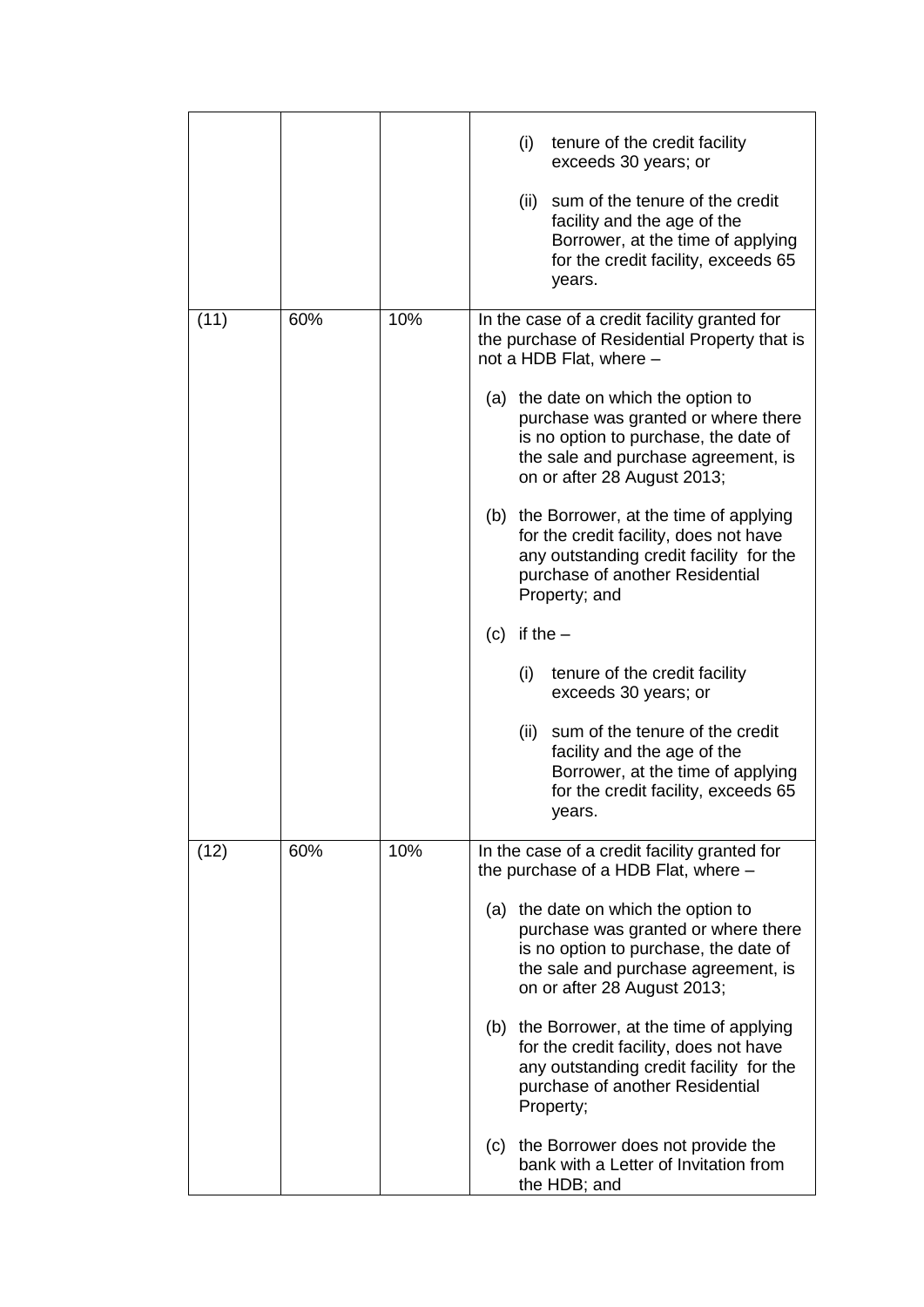|      |     |     | (d) if the $-$<br>(i)<br>tenure of the credit facility<br>exceeds 25 years; or<br>sum of the tenure of the credit<br>(ii)<br>facility and the age of the<br>Borrower, at the time of applying<br>for the credit facility, exceeds 65<br>years.                                                                                                                                                                                                                                                                                                                                                                                                                                                                                                                                                              |
|------|-----|-----|-------------------------------------------------------------------------------------------------------------------------------------------------------------------------------------------------------------------------------------------------------------------------------------------------------------------------------------------------------------------------------------------------------------------------------------------------------------------------------------------------------------------------------------------------------------------------------------------------------------------------------------------------------------------------------------------------------------------------------------------------------------------------------------------------------------|
| (13) | 60% | 10% | In the case of a credit facility granted for<br>the purchase of a HDB Flat, where -<br>(a) the date on which the option to<br>purchase was granted or where there<br>is no option to purchase, the date of<br>the sale and purchase agreement, is<br>on or after 28 August 2013;<br>(b) the Borrower, at the time of applying<br>for the credit facility, does not have<br>any outstanding credit facility for the<br>purchase of another Residential<br>Property;<br>(c) the Borrower provides the bank with a<br>Letter of Invitation from the HDB; and<br>(d) if the $-$<br>(i)<br>tenure of the credit facility<br>exceeds 30 years; or<br>(ii)<br>sum of the tenure of the credit<br>facility and the age of the<br>Borrower, at the time of applying<br>for the credit facility, exceeds 65<br>years. |
| (14) | 60% | 10% | In the case of a credit facility granted for<br>the purchase of Residential Property, the<br>date on which the option to purchase was<br>granted or where there is no option to<br>purchase, the date of the sale and<br>purchase agreement, is on or after 14<br>January 2011 but prior to 6 October 2012,<br>and the Borrower, at the time of applying<br>for the credit facility, has any outstanding<br>credit facility for the purchase of another<br><b>Residential Property.</b>                                                                                                                                                                                                                                                                                                                     |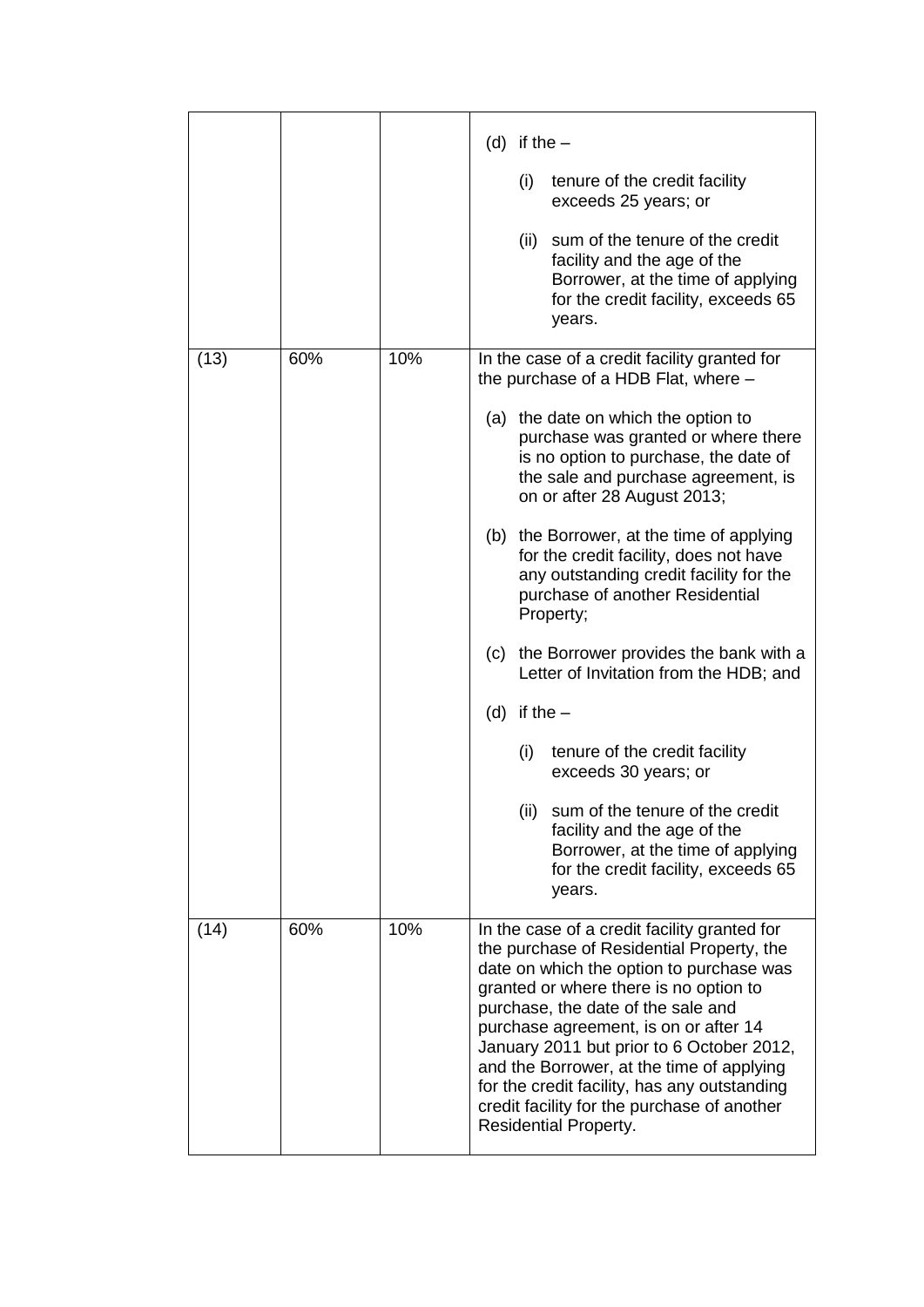| (15) | 60% |     | In the case of a credit facility otherwise<br>secured by Residential Property or a Re-<br>financing Facility for a credit facility<br>otherwise secured by Residential Property,<br>the application date is on or after 27 July<br>2011, and the Borrower, at the time of<br>applying for the credit facility or the said<br>Re-financing Facility, has any outstanding<br>credit facility for the purchase of another<br><b>Residential Property.</b>                                                                                                                                                                                                                                                                                                                            |
|------|-----|-----|-----------------------------------------------------------------------------------------------------------------------------------------------------------------------------------------------------------------------------------------------------------------------------------------------------------------------------------------------------------------------------------------------------------------------------------------------------------------------------------------------------------------------------------------------------------------------------------------------------------------------------------------------------------------------------------------------------------------------------------------------------------------------------------|
| (16) | 60% | 10% | In the case of a credit facility granted for<br>the purchase of Residential Property,<br>where $-$<br>(a) the date on which the option to<br>purchase was granted or where there<br>is no option to purchase, the date of<br>the sale and purchase agreement, is<br>on or after 6 October 2012 but prior to<br>12 January 2013;<br>(b) the Borrower, at the time of applying<br>for the credit facility, has any<br>outstanding credit facility for the<br>purchase of another Residential<br>Property;<br>the tenure of the credit facility is less<br>(c)<br>than or equal to 30 years; and<br>the sum of the tenure of the credit<br>(d)<br>facility and the age of the Borrower, at<br>the time of applying for the credit<br>facility, is less than or equal to 65<br>years. |
| (17) | 40% | 10% | In the case of a credit facility granted for<br>the purchase of Residential Property,<br>where $-$<br>(a) the date on which the option to<br>purchase was granted or where there<br>is no option to purchase, the date of<br>the sale and purchase agreement, is<br>on or after 6 October 2012 but prior to<br>12 January 2013;<br>(b) the Borrower, at the time of applying<br>for the credit facility, has any<br>outstanding credit facility for the<br>purchase of another Residential<br>Property; and<br>if the $-$<br>(C)                                                                                                                                                                                                                                                  |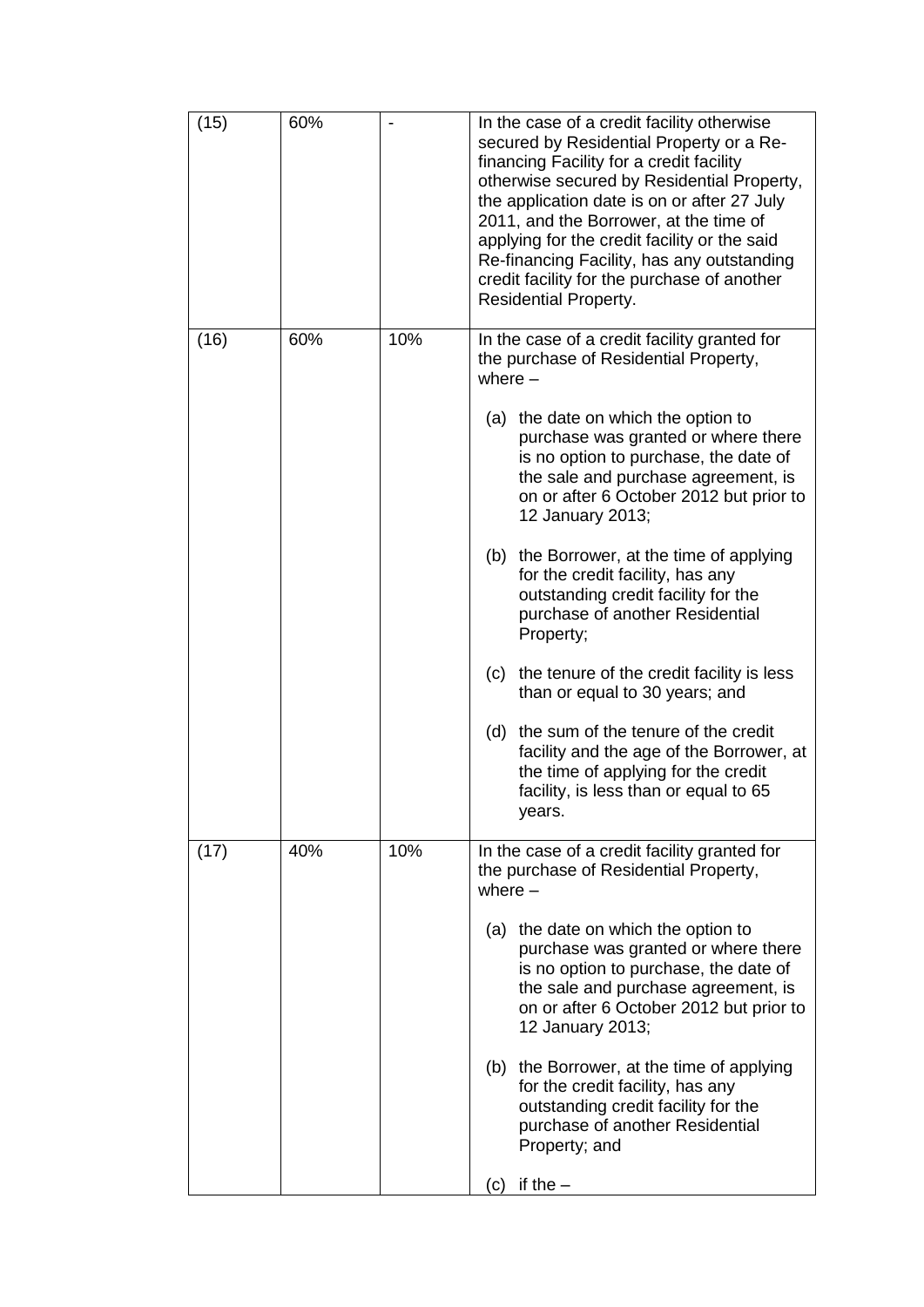|      |     |     | (i)<br>tenure of the credit facility<br>exceeds 30 years; or<br>(ii) sum of the tenure of the credit<br>facility and the age of the<br>Borrower, at the time of applying<br>for the credit facility, exceeds 65<br>years. |
|------|-----|-----|---------------------------------------------------------------------------------------------------------------------------------------------------------------------------------------------------------------------------|
| (18) | 50% | 25% | In the case of a credit facility granted for<br>the purchase of Residential Property,<br>where $-$<br>(a) the date on which the option to<br>purchase was granted or where there                                          |
|      |     |     | is no option to purchase, the date of<br>the sale and purchase agreement, is<br>on or after 12 January 2013 but prior<br>to 28 August 2013;                                                                               |
|      |     |     | (b) the Borrower, at the time of applying<br>for the credit facility, has one<br>outstanding credit facility for the<br>purchase of another Residential<br>Property;                                                      |
|      |     |     | (c) the tenure of the credit facility is less<br>than or equal to 30 years; and                                                                                                                                           |
|      |     |     | (d) the sum of the tenure of the credit<br>facility and the age of the Borrower, at<br>the time of applying for the credit<br>facility, is less than or equal to 65<br>years.                                             |
| (19) | 50% | 25% | In the case of a credit facility granted for<br>the purchase of Residential Property that is<br>not a HDB Flat, where -                                                                                                   |
|      |     |     | (a) the date on which the option to<br>purchase was granted or where there<br>is no option to purchase, the date of<br>the sale and purchase agreement, is<br>on or after 28 August 2013;                                 |
|      |     |     | (b) the Borrower, at the time of applying<br>for the credit facility, has one<br>outstanding credit facility for the<br>purchase of another Residential<br>Property;                                                      |
|      |     |     | (c) the tenure of the credit facility is less<br>than or equal to 30 years; and                                                                                                                                           |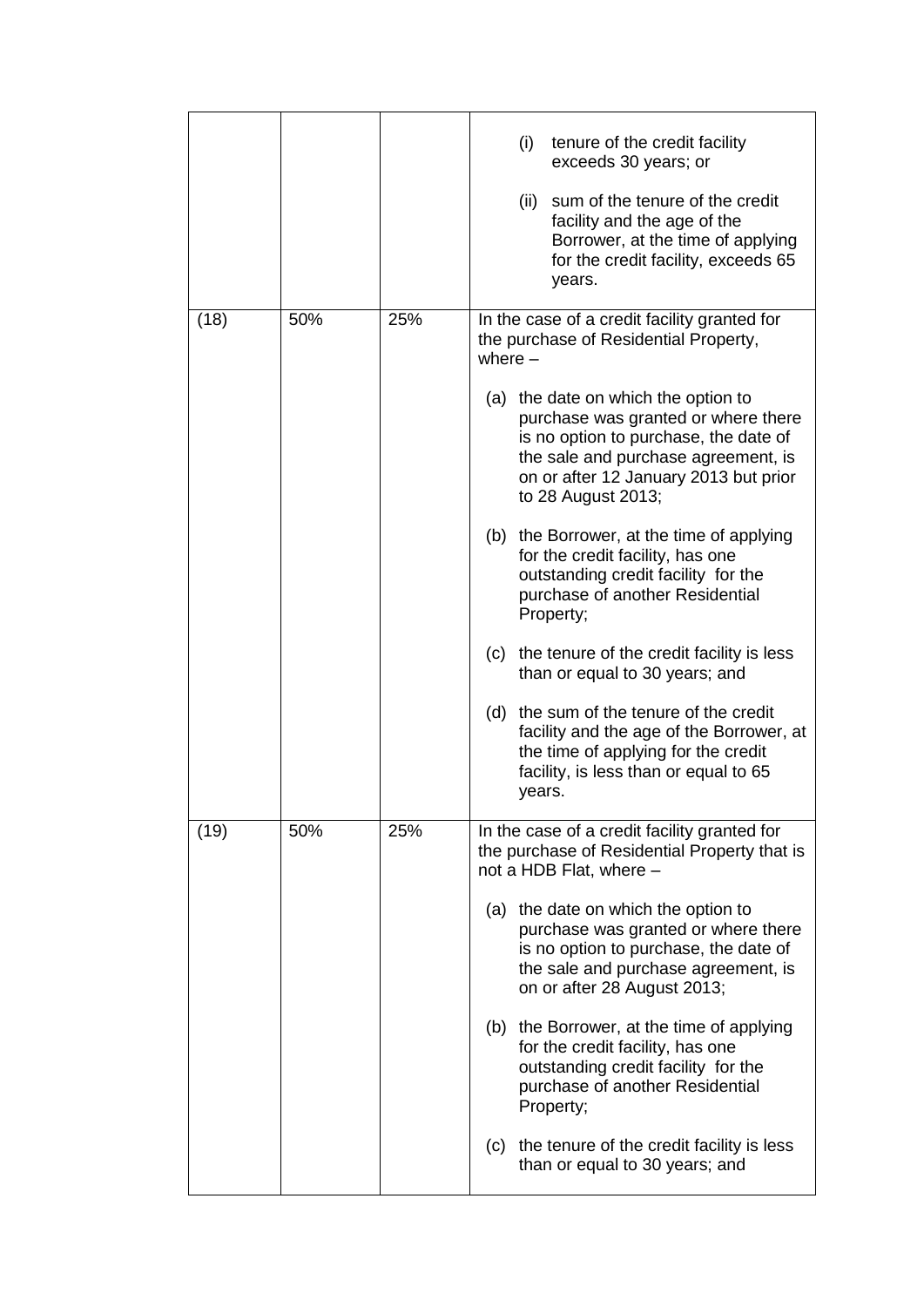|      |     |     | (d) the sum of the tenure of the credit<br>facility and the age of the Borrower, at<br>the time of applying for the credit<br>facility, is less than or equal to 65<br>years.             |
|------|-----|-----|-------------------------------------------------------------------------------------------------------------------------------------------------------------------------------------------|
| (20) | 50% | 25% | In the case of a credit facility granted for<br>the purchase of a HDB Flat, where -                                                                                                       |
|      |     |     | (a) the date on which the option to<br>purchase was granted or where there<br>is no option to purchase, the date of<br>the sale and purchase agreement, is<br>on or after 28 August 2013; |
|      |     |     | (b) the Borrower, at the time of applying<br>for the credit facility, has one<br>outstanding credit facility for the<br>purchase of another Residential<br>Property;                      |
|      |     |     | (c) the Borrower does not provide the<br>bank with a Letter of Invitation from<br>the HDB;                                                                                                |
|      |     |     | (d) the tenure of the credit facility is less<br>than or equal to 25 years; and                                                                                                           |
|      |     |     | (e) the sum of the tenure of the credit<br>facility and the age of the Borrower, at<br>the time of applying for the credit<br>facility, is less than or equal to 65<br>years.             |
| (21) | 50% | 25% | In the case of a credit facility granted for<br>the purchase of a HDB Flat, where -                                                                                                       |
|      |     |     | (a) the date on which the option to<br>purchase was granted or where there<br>is no option to purchase, the date of<br>the sale and purchase agreement, is<br>on or after 28 August 2013; |
|      |     |     | the Borrower, at the time of applying<br>(b)<br>for the credit facility, has one<br>outstanding credit facility for the<br>purchase of another Residential<br>Property;                   |
|      |     |     | (c) the Borrower provides the bank with a<br>Letter of Invitation from the HDB; and                                                                                                       |
|      |     |     | the tenure of the credit facility is less<br>(d)<br>than or equal to 30 years; and                                                                                                        |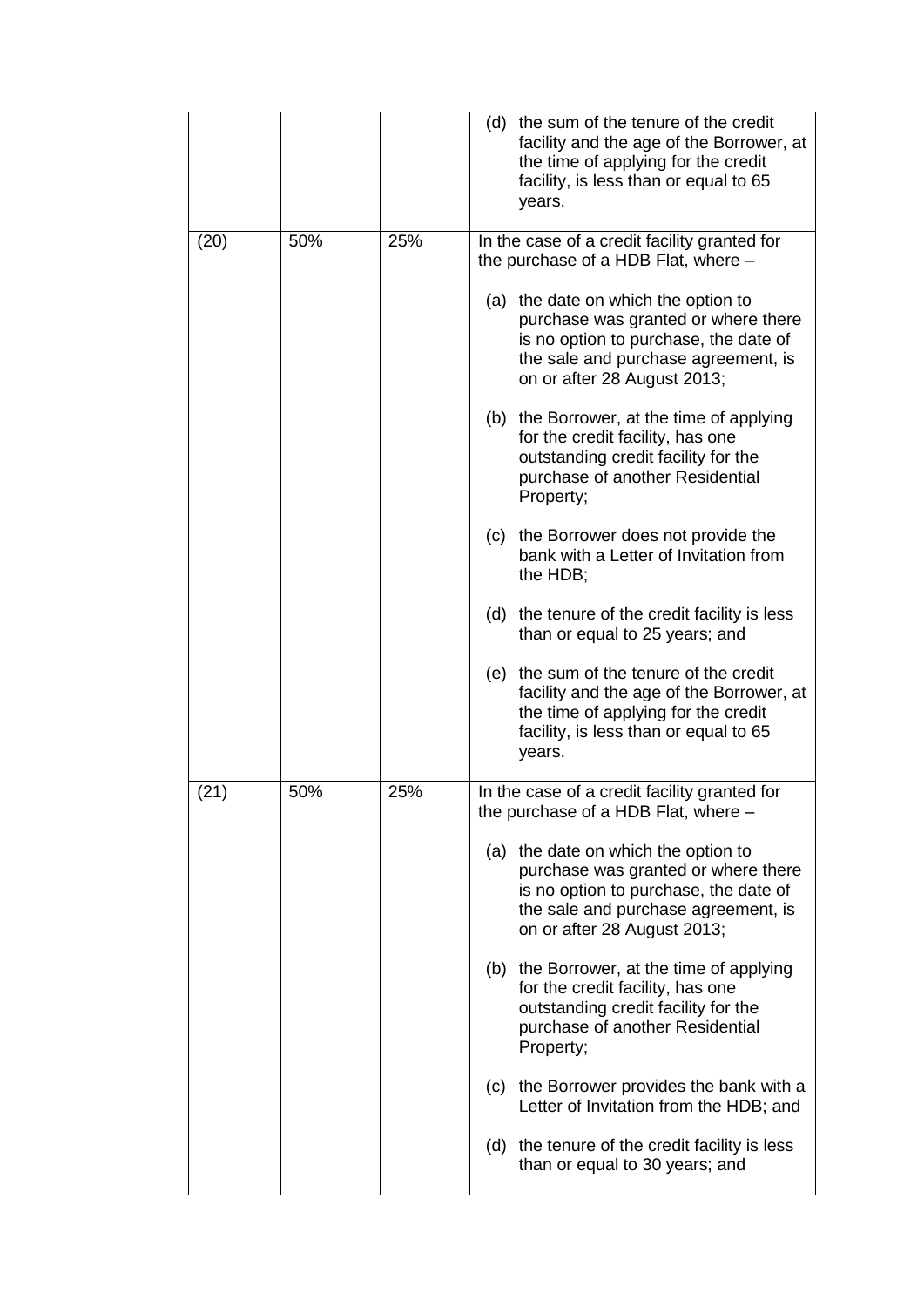|      |     |     | (e) the sum of the tenure of the credit<br>facility and the age of the Borrower, at<br>the time of applying for the credit<br>facility, is less than or equal to 65<br>years.                                             |
|------|-----|-----|---------------------------------------------------------------------------------------------------------------------------------------------------------------------------------------------------------------------------|
| (22) | 30% | 25% | In the case of a credit facility granted for<br>the purchase of Residential Property,<br>where $-$                                                                                                                        |
|      |     |     | (a) the date on which the option to<br>purchase was granted or where there<br>is no option to purchase, the date of<br>the sale and purchase agreement, is<br>on or after 12 January 2013 but prior<br>to 28 August 2013; |
|      |     |     | (b) the Borrower, at the time of applying<br>for the credit facility, has one<br>outstanding credit facility for the<br>purchase of another Residential<br>Property; and                                                  |
|      |     |     | if the $-$<br>(c)                                                                                                                                                                                                         |
|      |     |     | (i)<br>tenure of the credit facility<br>exceeds 30 years; or                                                                                                                                                              |
|      |     |     | (ii)<br>sum of the tenure of the credit<br>facility and the age of the<br>Borrower, at the time of applying<br>for the credit facility, exceeds 65<br>years.                                                              |
| (23) | 30% | 25% | In the case of a credit facility granted for<br>the purchase of Residential Property that is<br>not a HDB Flat, where -                                                                                                   |
|      |     |     | (a) the date on which the option to<br>purchase was granted or where there<br>is no option to purchase, the date of<br>the sale and purchase agreement, is<br>on or after 28 August 2013;                                 |
|      |     |     | the Borrower, at the time of applying<br>(b)<br>for the credit facility, has one<br>outstanding credit facility for the<br>purchase of another Residential<br>Property; and                                               |
|      |     |     | if the $-$<br>(c)                                                                                                                                                                                                         |
|      |     |     | (i)<br>tenure of the credit facility<br>exceeds 30 years; or                                                                                                                                                              |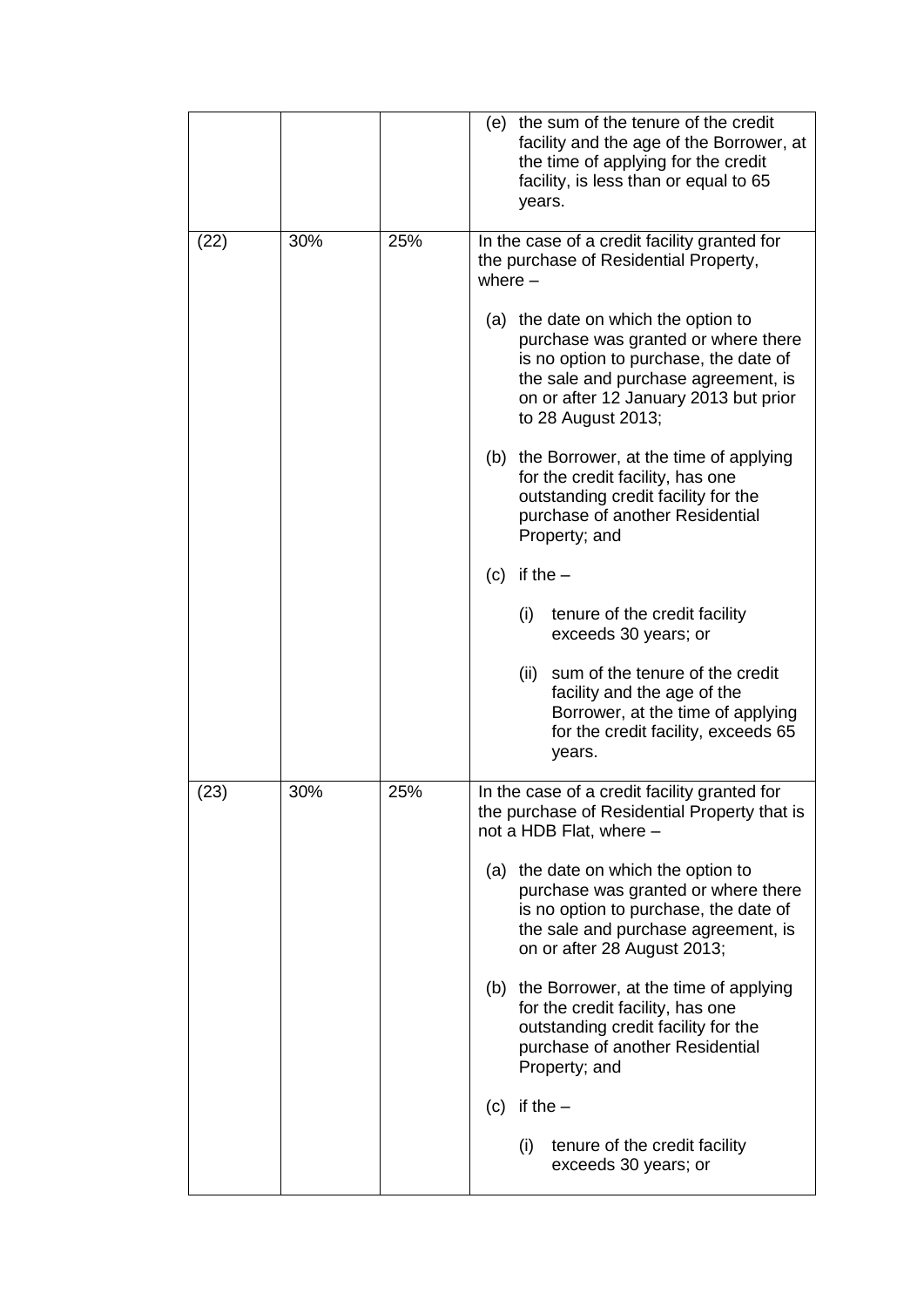|      |     |     | (ii)<br>sum of the tenure of the credit<br>facility and the age of the<br>Borrower, at the time of applying<br>for the credit facility, exceeds 65<br>years.                              |
|------|-----|-----|-------------------------------------------------------------------------------------------------------------------------------------------------------------------------------------------|
| (24) | 30% | 25% | In the case of a credit facility granted for<br>the purchase of a HDB Flat, where -                                                                                                       |
|      |     |     | (a) the date on which the option to<br>purchase was granted or where there<br>is no option to purchase, the date of<br>the sale and purchase agreement, is<br>on or after 28 August 2013; |
|      |     |     | (b) the Borrower, at the time of applying<br>for the credit facility, has one<br>outstanding credit facility for the<br>purchase of another Residential<br>Property;                      |
|      |     |     | the Borrower does not provide the<br>(c)<br>bank with a Letter of Invitation from<br>the HDB; and                                                                                         |
|      |     |     | (d) if the $-$                                                                                                                                                                            |
|      |     |     | (i)<br>tenure of the credit facility<br>exceeds 25 years; or                                                                                                                              |
|      |     |     | (ii)<br>sum of the tenure of the credit<br>facility and the age of the<br>Borrower, at the time of applying<br>for the credit facility, exceeds 65<br>years.                              |
| (25) | 30% | 25% | In the case of a credit facility granted for<br>the purchase of a HDB Flat, where -                                                                                                       |
|      |     |     | (a) the date on which the option to<br>purchase was granted or where there<br>is no option to purchase, the date of<br>the sale and purchase agreement, is<br>on or after 28 August 2013; |
|      |     |     | (b) the Borrower, at the time of applying<br>for the credit facility, has one<br>outstanding credit facility for the<br>purchase of another Residential<br>Property;                      |
|      |     |     | (c) the Borrower provides the bank with a<br>Letter of Invitation from the HDB; and                                                                                                       |
|      |     |     | (d) if the $-$                                                                                                                                                                            |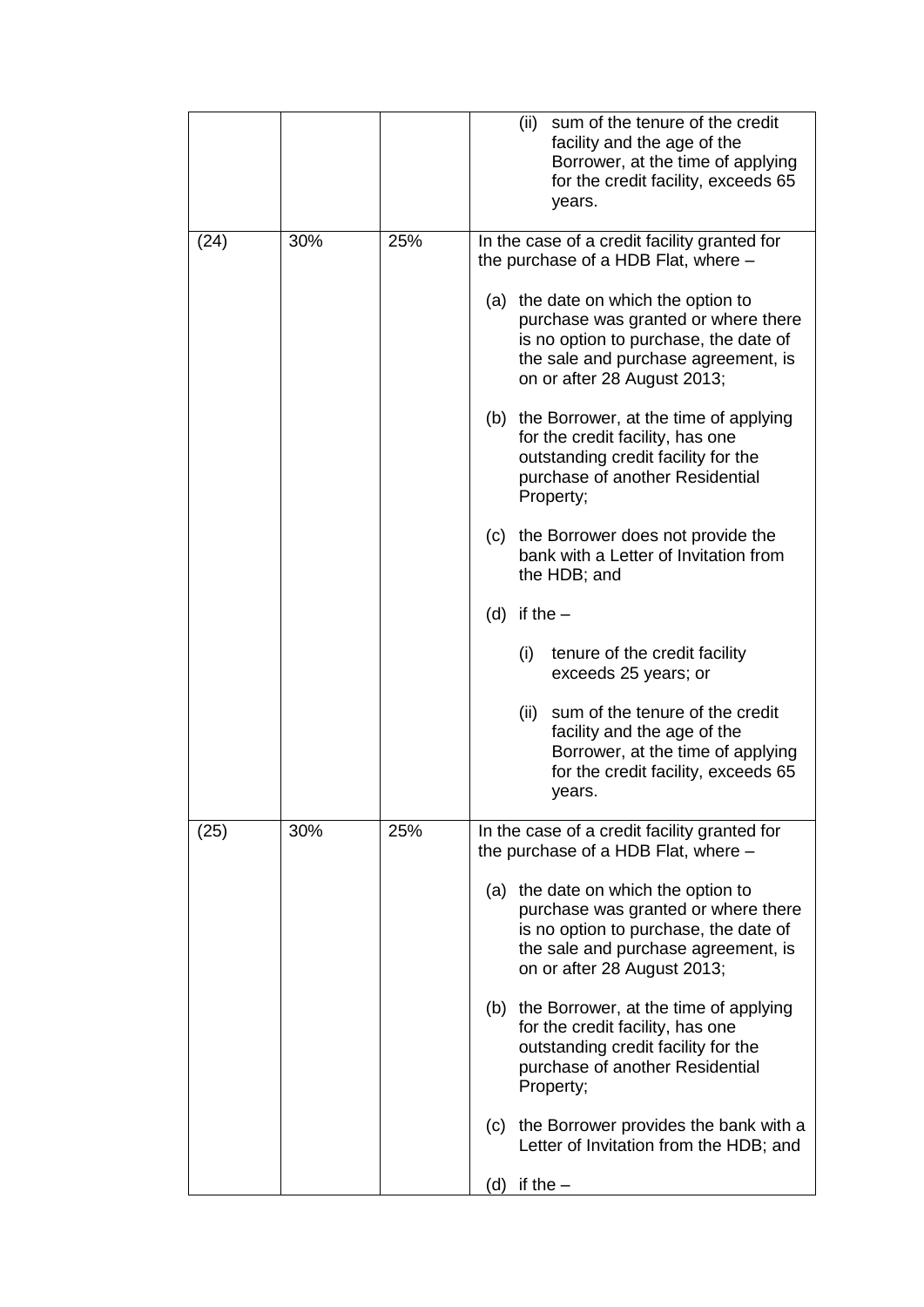|      |     |     | (i)<br>tenure of the credit facility<br>exceeds 30 years; or<br>(ii) sum of the tenure of the credit<br>facility and the age of the<br>Borrower, at the time of applying<br>for the credit facility, exceeds 65<br>years. |
|------|-----|-----|---------------------------------------------------------------------------------------------------------------------------------------------------------------------------------------------------------------------------|
| (26) | 40% | 25% | In the case of a credit facility granted for<br>the purchase of Residential Property,<br>where $-$<br>(a) the date on which the option to                                                                                 |
|      |     |     | purchase was granted or where there<br>is no option to purchase, the date of<br>the sale and purchase agreement, is<br>on or after 12 January 2013 but prior<br>to 28 August 2013;                                        |
|      |     |     | (b) the Borrower, at the time of applying<br>for the credit facility, has two or more<br>outstanding credit facilities for the<br>purchase of any other Residential<br>Property;                                          |
|      |     |     | (c) the tenure of the credit facility is less<br>than or equal to 30 years; and                                                                                                                                           |
|      |     |     | (d) the sum of the tenure of the credit<br>facility and the age of the Borrower, at<br>the time of applying for the credit<br>facility, is less than or equal to 65<br>years.                                             |
| (27) | 40% | 25% | In the case of a credit facility granted for<br>the purchase of Residential Property that is<br>not a HDB Flat, where -                                                                                                   |
|      |     |     | (a) the date on which the option to<br>purchase was granted or where there<br>is no option to purchase, the date of<br>the sale and purchase agreement, is<br>on or after 28 August 2013;                                 |
|      |     |     | (b) the Borrower, at the time of applying<br>for the credit facility, has two or more<br>outstanding credit facilities for the<br>purchase of any other Residential<br>Property;                                          |
|      |     |     | (c) the tenure of the credit facility is less<br>than or equal to 30 years; and                                                                                                                                           |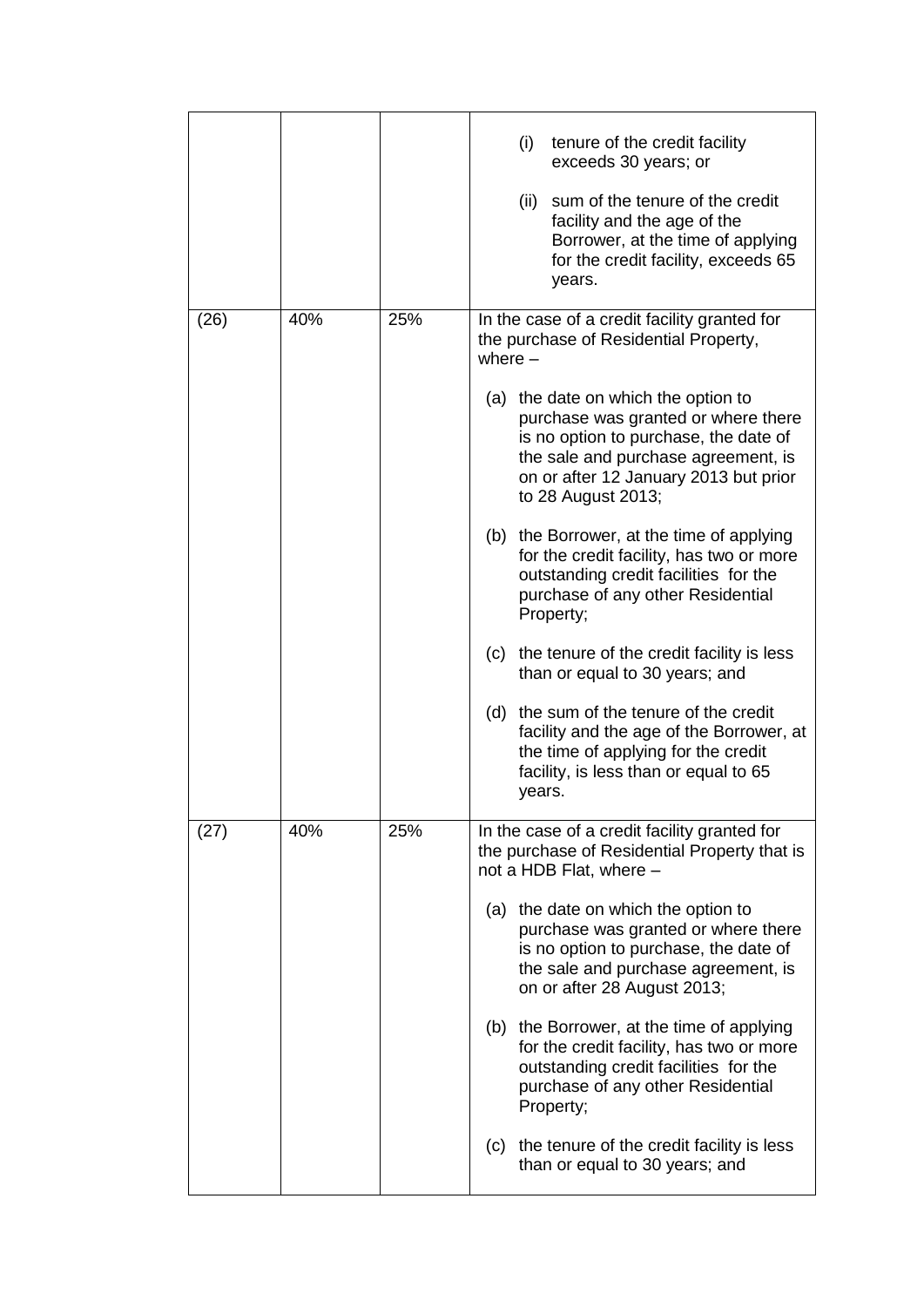|      |     |     | (d) the sum of the tenure of the credit<br>facility and the age of the Borrower, at<br>the time of applying for the credit<br>facility, is less than or equal to 65<br>years.             |
|------|-----|-----|-------------------------------------------------------------------------------------------------------------------------------------------------------------------------------------------|
| (28) | 40% | 25% | In the case of a credit facility granted for<br>the purchase of a HDB Flat, where -                                                                                                       |
|      |     |     | (a) the date on which the option to<br>purchase was granted or where there<br>is no option to purchase, the date of<br>the sale and purchase agreement, is<br>on or after 28 August 2013; |
|      |     |     | (b) the Borrower, at the time of applying<br>for the credit facility, has two or more<br>outstanding credit facilities for the<br>purchase of any other Residential<br>Property;          |
|      |     |     | (c) the Borrower does not provide the<br>bank with a Letter of Invitation from<br>the HDB;                                                                                                |
|      |     |     | the tenure of the credit facility is less<br>(d)<br>than or equal to 25 years; and                                                                                                        |
|      |     |     | (e) the sum of the tenure of the credit<br>facility and the age of the Borrower, at<br>the time of applying for the credit<br>facility, is less than or equal to 65<br>years.             |
| (29) | 40% | 25% | In the case of a credit facility granted for<br>the purchase of a HDB Flat, where -                                                                                                       |
|      |     |     | (a) the date on which the option to<br>purchase was granted or where there<br>is no option to purchase, the date of<br>the sale and purchase agreement, is<br>on or after 28 August 2013; |
|      |     |     | the Borrower, at the time of applying<br>(b)<br>for the credit facility, has two or more<br>outstanding credit facilities for the<br>purchase of any other Residential<br>Property;       |
|      |     |     | (c) the Borrower provides the bank with a<br>Letter of Invitation from the HDB;                                                                                                           |
|      |     |     | the tenure of the credit facility is less<br>(d)<br>than or equal to 30 years; and                                                                                                        |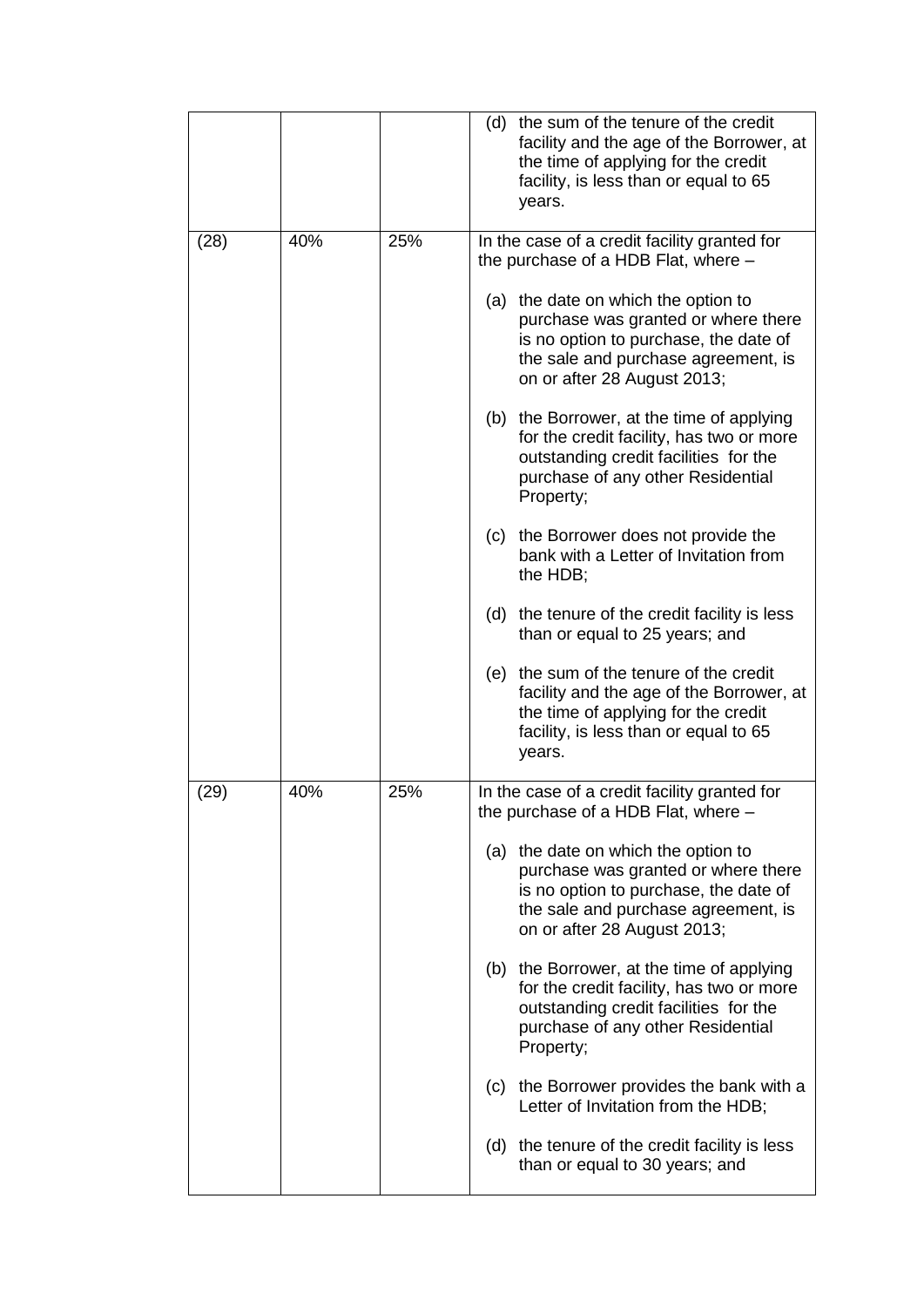|      |     |     | (e) the sum of the tenure of the credit<br>facility and the age of the Borrower, at<br>the time of applying for the credit<br>facility, is less than or equal to 65<br>years.                                             |
|------|-----|-----|---------------------------------------------------------------------------------------------------------------------------------------------------------------------------------------------------------------------------|
| (30) | 20% | 25% | In the case of a credit facility granted for<br>the purchase of Residential Property,<br>where $-$                                                                                                                        |
|      |     |     | (a) the date on which the option to<br>purchase was granted or where there<br>is no option to purchase, the date of<br>the sale and purchase agreement, is<br>on or after 12 January 2013 but prior<br>to 28 August 2013; |
|      |     |     | the Borrower, at the time of applying<br>(b)<br>for the credit facility, has two or more<br>outstanding credit facilities for the<br>purchase of any other Residential<br>Property; and                                   |
|      |     |     | if the $-$<br>(c)                                                                                                                                                                                                         |
|      |     |     | (i)<br>tenure of the credit facility<br>exceeds 30 years; or                                                                                                                                                              |
|      |     |     | (ii)<br>sum of the tenure of the credit<br>facility and the age of the<br>Borrower, at the time of applying<br>for the credit facility, exceeds 65<br>years.                                                              |
| (31) | 20% | 25% | In the case of a credit facility granted for<br>the purchase of Residential Property that is<br>not a HDB Flat, where -                                                                                                   |
|      |     |     | (a) the date on which the option to<br>purchase was granted or where there<br>is no option to purchase, the date of<br>the sale and purchase agreement, is<br>on or after 28 August 2013;                                 |
|      |     |     | the Borrower, at the time of applying<br>(b)<br>for the credit facility, has two or more<br>outstanding credit facilities for the<br>purchase of any other Residential<br>Property; and                                   |
|      |     |     | if the $-$<br>(c)                                                                                                                                                                                                         |
|      |     |     | (i)<br>tenure of the credit facility<br>exceeds 30 years; or                                                                                                                                                              |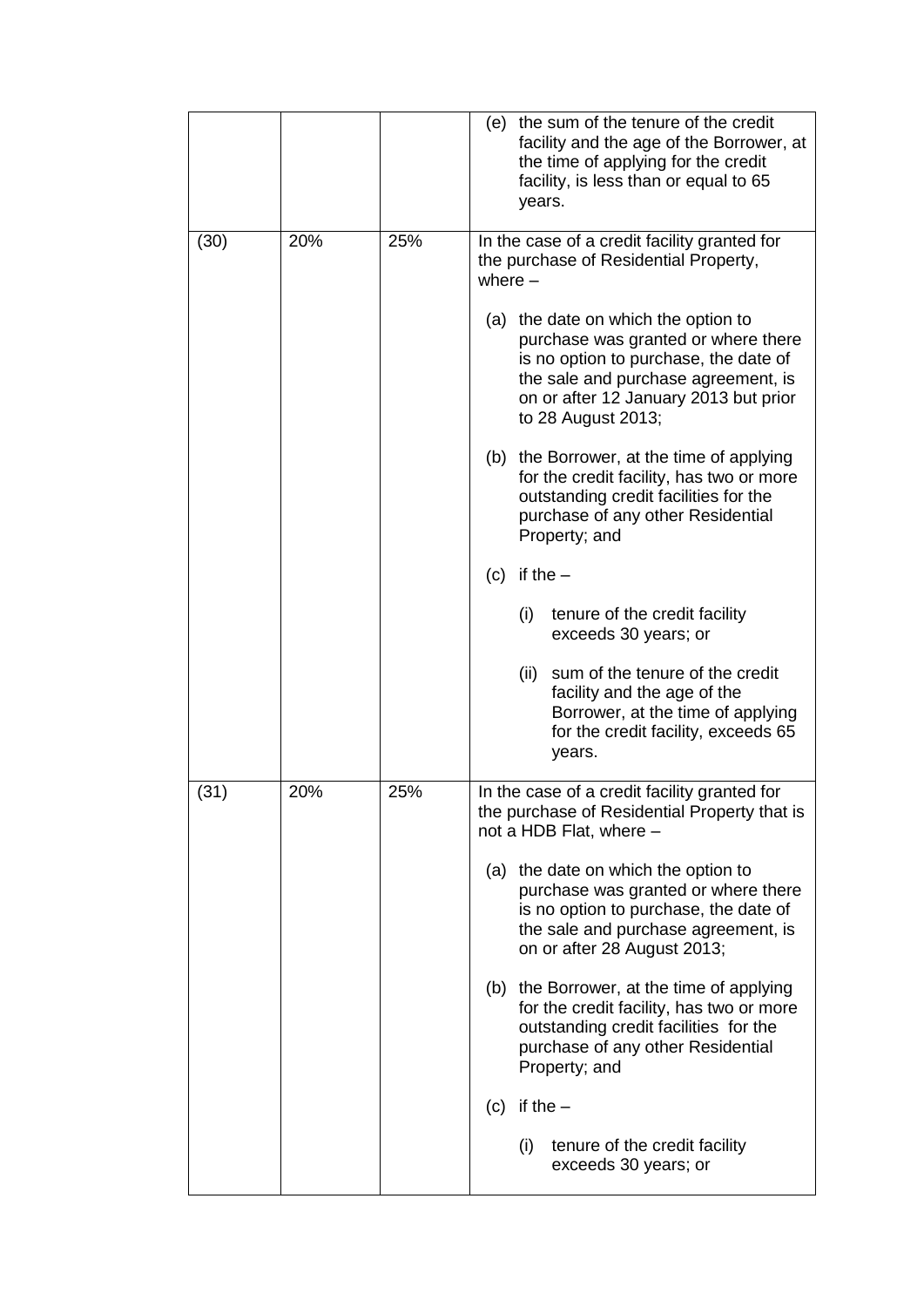|      |     |     | (ii)<br>sum of the tenure of the credit<br>facility and the age of the<br>Borrower, at the time of applying<br>for the credit facility, exceeds 65<br>years.                              |
|------|-----|-----|-------------------------------------------------------------------------------------------------------------------------------------------------------------------------------------------|
| (32) | 20% | 25% | In the case of a credit facility granted for<br>the purchase of a HDB Flat, where -                                                                                                       |
|      |     |     | (a) the date on which the option to<br>purchase was granted or where there<br>is no option to purchase, the date of<br>the sale and purchase agreement, is<br>on or after 28 August 2013; |
|      |     |     | (b) the Borrower, at the time of applying<br>for the credit facility, has two or more<br>outstanding credit facilities for the<br>purchase of any other Residential<br>Property;          |
|      |     |     | the Borrower does not provide the<br>(c)<br>bank with a Letter of Invitation from<br>the HDB; and                                                                                         |
|      |     |     | (d) if the $-$                                                                                                                                                                            |
|      |     |     | (i)<br>tenure of the credit facility<br>exceeds 25 years; or                                                                                                                              |
|      |     |     | (ii)<br>sum of the tenure of the credit<br>facility and the age of the<br>Borrower, at the time of applying<br>for the credit facility, exceeds 65<br>years.                              |
| (33) | 20% | 25% | In the case of a credit facility granted for<br>the purchase of a HDB Flat, where -                                                                                                       |
|      |     |     | (a) the date on which the option to<br>purchase was granted or where there<br>is no option to purchase, the date of<br>the sale and purchase agreement, is<br>on or after 28 August 2013; |
|      |     |     | (b) the Borrower, at the time of applying<br>for the credit facility, has two or more<br>outstanding credit facilities for the<br>purchase of any other Residential<br>Property;          |
|      |     |     | (c) the Borrower provides the bank with a<br>Letter of Invitation from the HDB; and                                                                                                       |
|      |     |     | (d) if the $-$                                                                                                                                                                            |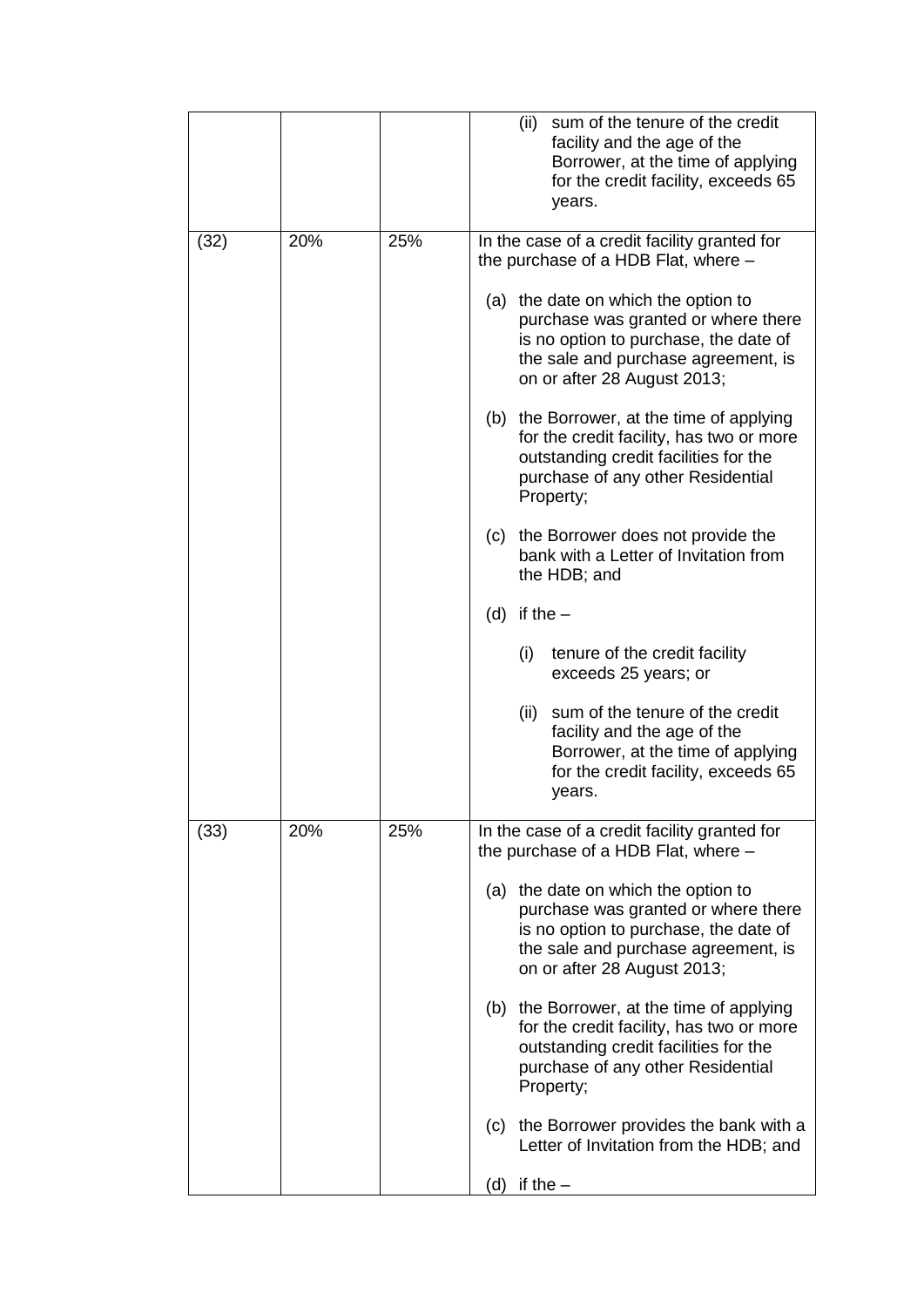|  | tenure of the credit facility<br>exceeds 30 years; or                                                                                                        |
|--|--------------------------------------------------------------------------------------------------------------------------------------------------------------|
|  | sum of the tenure of the credit<br>(11)<br>facility and the age of the<br>Borrower, at the time of applying<br>for the credit facility, exceeds 65<br>years. |

- (ii) notwithstanding sub-paragraph (i), for a Borrower who is an Individual applying for a credit facility for the indirect purchase of a Residential Property, 20% of the current market valuation of the Residential Property held by the vehicle set up solely for the purchase of Residential Property at the time of application of the credit facility by the Individual;
- (iii) for a Borrower which is not an Individual or which is a vehicle set up solely for the purchase of Residential Property, applying for or contributing towards the payment of any part of the monthly repayment instalment in relation to a credit facility for the purchase of Residential Property, LTV% x V, where "LTV%" is the loan-to-value ratio, a percentage determined in accordance with the table below:

| Borrower which is not an Individual or which is a vehicle set up solely for the<br>purchase of Residential Property, applying for or contributing towards the<br>payment of any part of the monthly repayment instalment in relation to a credit<br>facility for the purchase of Residential Property |      |                                                                                                                                                                                                                                                                                                                                                                                                                                                                                                                                                                                      |  |
|-------------------------------------------------------------------------------------------------------------------------------------------------------------------------------------------------------------------------------------------------------------------------------------------------------|------|--------------------------------------------------------------------------------------------------------------------------------------------------------------------------------------------------------------------------------------------------------------------------------------------------------------------------------------------------------------------------------------------------------------------------------------------------------------------------------------------------------------------------------------------------------------------------------------|--|
| Scenario                                                                                                                                                                                                                                                                                              | LTV% | Description                                                                                                                                                                                                                                                                                                                                                                                                                                                                                                                                                                          |  |
| (34)                                                                                                                                                                                                                                                                                                  | 90%  | The date on which the option to purchase<br>was granted or where there is no option to<br>purchase, the date of the sale and<br>purchase agreement, is between 19 July<br>2005 and 19 February 2010.                                                                                                                                                                                                                                                                                                                                                                                 |  |
| (35)                                                                                                                                                                                                                                                                                                  | 80%  | The date on which the option to purchase<br>was granted or where there is no option to<br>purchase, the date of the sale and<br>purchase agreement, is between 20<br>February 2010 and 29 August 2010.                                                                                                                                                                                                                                                                                                                                                                               |  |
| (36)                                                                                                                                                                                                                                                                                                  | 80%  | The date on which the option to purchase<br>was granted or where there is no option to<br>purchase, the date of the sale and<br>purchase agreement, is between 30<br>August 2010 and 13 January 2011, and the<br>Borrower or in the case of a vehicle set up<br>solely for the purchase of Residential<br>Property, the vehicle or the Individual who<br>directly or indirectly holds the vehicle, or<br>any part thereof, at the time of applying for<br>the credit facility, does not have any<br>outstanding credit facility for the purchase<br>of another Residential Property. |  |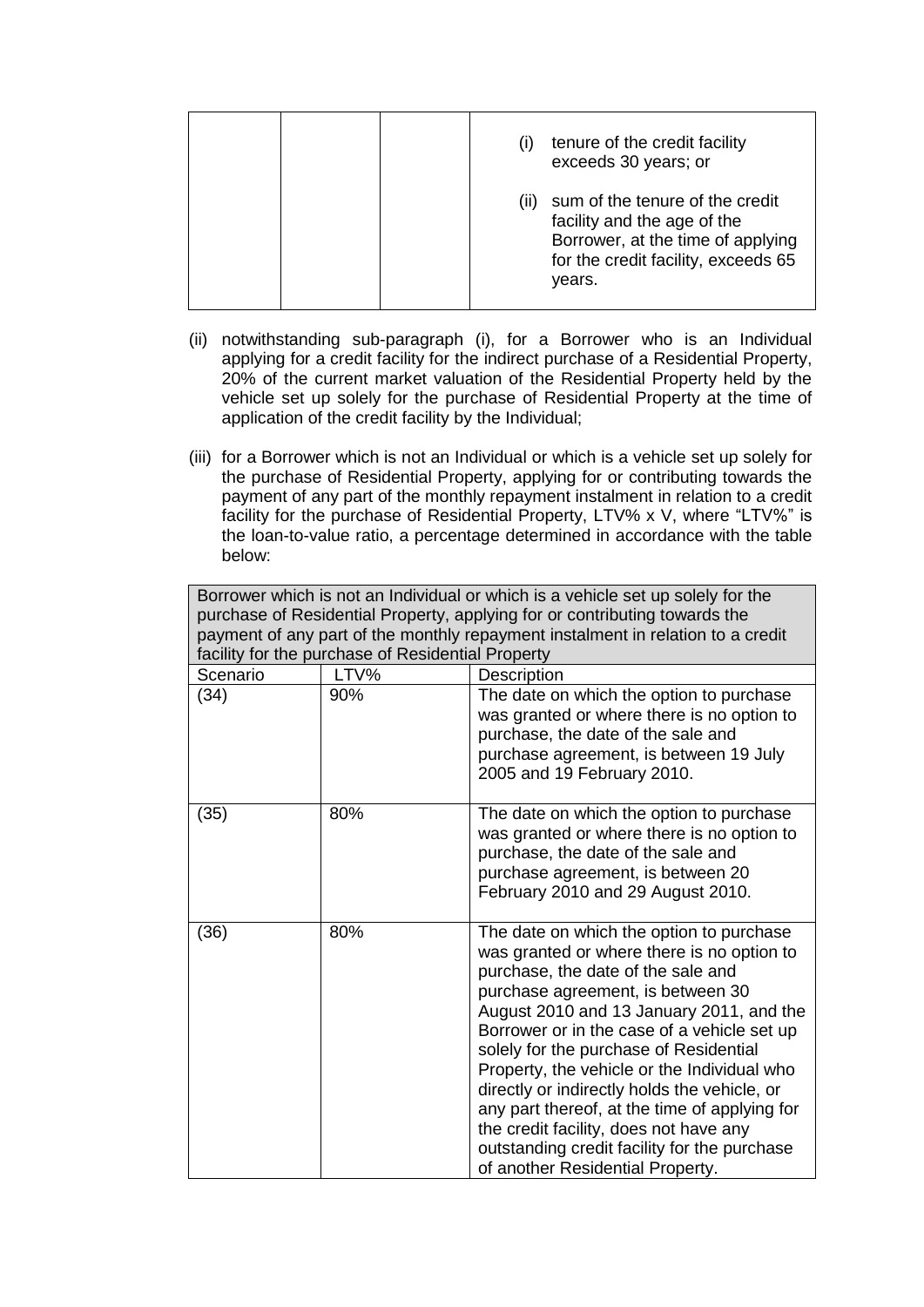| (37) | 70% | The date on which the option to purchase<br>was granted or where there is no option to<br>purchase, the date of the sale and<br>purchase agreement, is between 30<br>August 2010 and 13 January 2011, and the<br>Borrower or in the case of a vehicle set up<br>solely for the purchase of Residential<br>Property, the vehicle or the Individual who<br>directly or indirectly holds the vehicle, or<br>any part thereof, at the time of applying for<br>the credit facility, has any outstanding<br>credit facility for the purchase of another<br><b>Residential Property.</b> |
|------|-----|-----------------------------------------------------------------------------------------------------------------------------------------------------------------------------------------------------------------------------------------------------------------------------------------------------------------------------------------------------------------------------------------------------------------------------------------------------------------------------------------------------------------------------------------------------------------------------------|
| (38) | 50% | The date on which the option to purchase<br>was granted or where there is no option to<br>purchase, the date of the sale and<br>purchase agreement, is on or after 14<br>January 2011 but prior to 6 October 2012.                                                                                                                                                                                                                                                                                                                                                                |
| (39) | 40% | The date on which the option to purchase<br>was granted or where there is no option to<br>purchase, the date of the sale and<br>purchase agreement, is on or after 6<br>October 2012 but prior to 12 January 2013.                                                                                                                                                                                                                                                                                                                                                                |
| (40) | 20% | The date on which the option to purchase<br>was granted or where there is no option to<br>purchase, the date of the sale and<br>purchase agreement, is on or after 12<br>January 2013.                                                                                                                                                                                                                                                                                                                                                                                            |

and

(iv) for a Borrower which is a vehicle set up solely for the purchase of Residential Property, applying for or contributing towards the payment of any part of the monthly repayment instalment in relation to a credit facility otherwise secured by Residential Property or a Re-financing Facility for a credit facility otherwise secured by Residential Property, LTV% x V, where "LTV%" is the loan-tovalue ratio determined in accordance with the table below:

| Borrower which is a vehicle set up solely for the purchase of Residential     |                                                                                 |       |                                                                                    |  |
|-------------------------------------------------------------------------------|---------------------------------------------------------------------------------|-------|------------------------------------------------------------------------------------|--|
| Property, applying for or contributing towards the payment of any part of the |                                                                                 |       |                                                                                    |  |
|                                                                               |                                                                                 |       | monthly repayment instalment in relation to a credit facility otherwise secured by |  |
|                                                                               | Residential Property or a Re-financing Facility for a credit facility otherwise |       |                                                                                    |  |
|                                                                               | secured by Residential Property                                                 |       |                                                                                    |  |
| Scenario                                                                      | LTV%                                                                            | Cash% | <b>Description</b>                                                                 |  |
| (41)                                                                          | 80%                                                                             |       | In the case of a credit facility otherwise                                         |  |
|                                                                               |                                                                                 |       | secured by Residential Property or a Re-                                           |  |
|                                                                               |                                                                                 |       | financing Facility for a credit facility                                           |  |
|                                                                               |                                                                                 |       | otherwise secured by Residential Property,                                         |  |
|                                                                               |                                                                                 |       | the application date is on or after 27 July                                        |  |
|                                                                               |                                                                                 |       | 2011, and the vehicle or the Individual who                                        |  |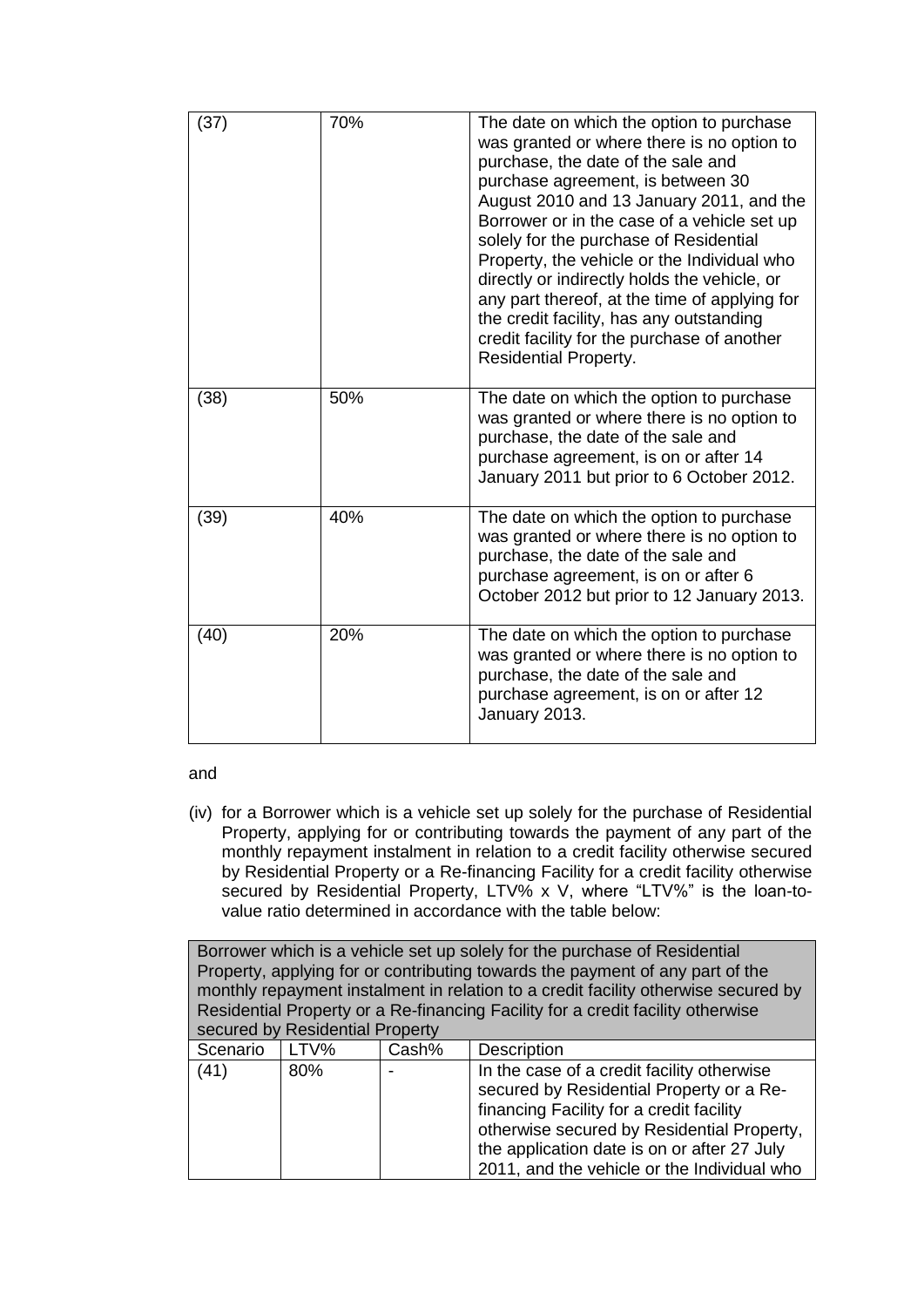|      |     | directly or indirectly holds the vehicle, or<br>any part thereof, does not have any<br>outstanding credit facility for the purchase<br>of another Residential Property at the time<br>of applying for the credit facility or the Re-<br>financing Facility.                                                                                                                                                                                                                                                                        |
|------|-----|------------------------------------------------------------------------------------------------------------------------------------------------------------------------------------------------------------------------------------------------------------------------------------------------------------------------------------------------------------------------------------------------------------------------------------------------------------------------------------------------------------------------------------|
| (42) | 60% | In the case of a credit facility otherwise<br>secured by Residential Property or a Re-<br>financing Facility for a credit facility<br>otherwise secured by Residential Property,<br>the application date is on or after 27 July<br>2011, and the vehicle or the Individual who<br>directly or indirectly holds the vehicle, or<br>any part thereof, has any outstanding credit<br>facility for the purchase of another<br>Residential Property at the time of applying<br>for the credit facility or the Re-financing<br>Facility. |

- (u) "Residential Property" means property in Singapore, which
	- (i) is permitted under the Planning Act (Cap. 232) for use solely or partly for residential purposes, including a HDB Flat; or
	- (ii) in accordance with its zoning in the Master Plan is permissible for use solely or partly for residential purposes.
- (v) "V", in relation to Relevant Amount, means
	- (i) in respect of a credit facility for the purchase of Residential Property, the Adjusted Purchase Price or current market valuation of a Residential Property, whichever is lower; and
	- (ii) in respect of a credit facility otherwise secured by Residential Property or a Re-financing Facility for a credit facility otherwise secured by Residential Property, the current market valuation of the Residential Property;
- (w) "vehicle set up solely for the purchase of Residential Property" means a shell company with no substantive business in genuine commercial activities set up solely for the purchase of Residential Property which is held or any part thereof is held, directly or indirectly by any Individual, and which may obtain a credit facility for the purchase of Residential Property, a Re-financing Facility for the purchase of Residential Property, a credit facility otherwise secured by Residential Property or a Re-financing Facility for a credit facility otherwise secured by Residential Property.

For the avoidance of doubt*,* a vehicle set up by any Individual solely for the purchase of Residential Property does not need to have made a purchase of any Residential Property.

(x) "Vendor's Loan" means a loan granted by the vendor of a Residential Property;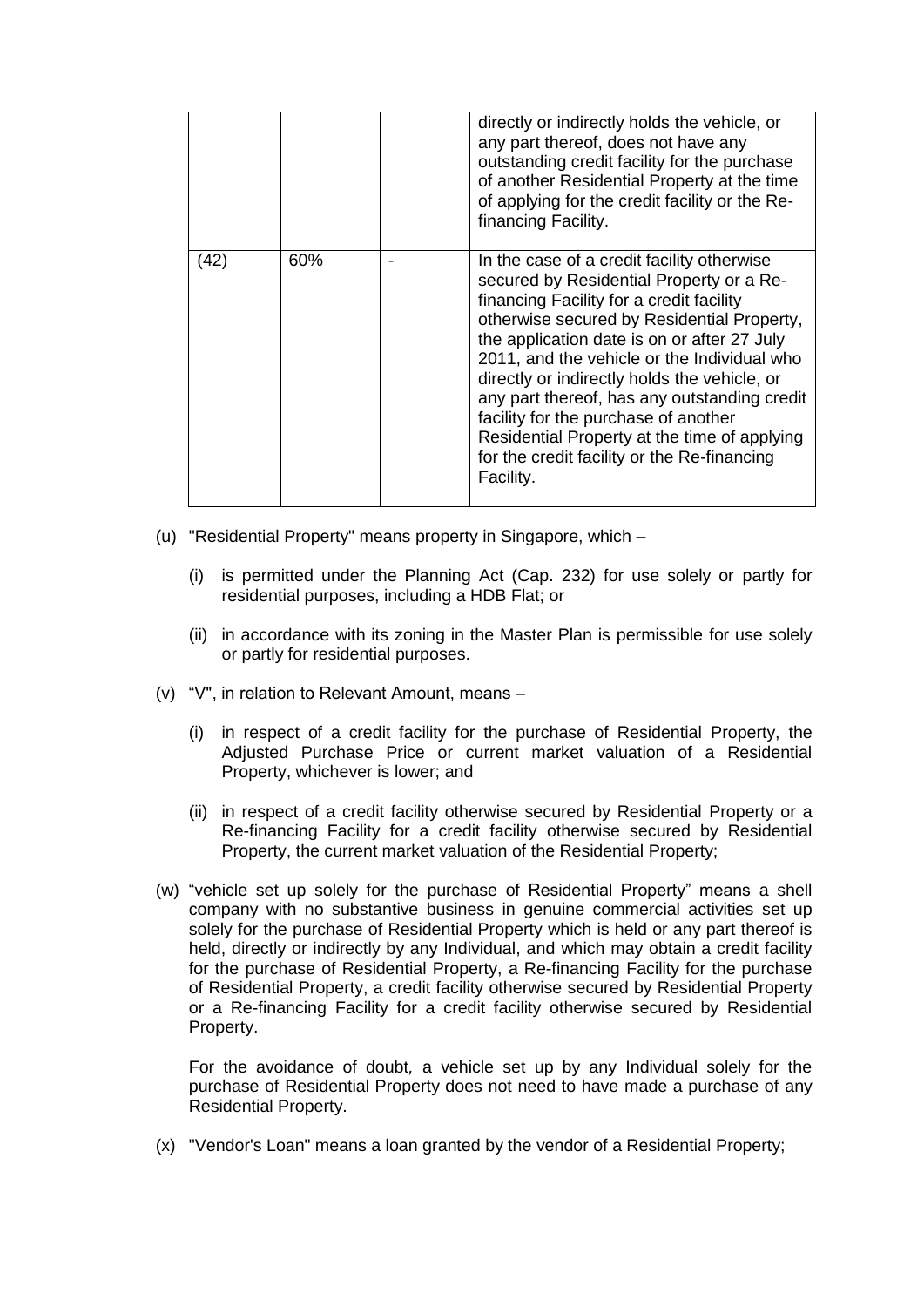- (y) a reference to credit facilities granted for the purchase of Residential Property includes credit facilities granted for payment of stamp or legal fees incurred in connection with the purchase of Residential Property;
- (z) a reference to "credit facility for the purchase of Residential Property" and "Refinancing Facility for the purchase of Residential Property" does not require such credit facility or Re-financing Facility, as the case may be, to be secured by that Residential Property;

(aa) a reference to purchase of Residential Property includes –

- (i) purchase of a part share in Residential Property and
	- (A) except where sub-paragraph (aa)(ii) applies, for the purpose of applying paragraph 2 to such a transaction, the terms "Adjusted Purchase Price", "purchase price" and "current market valuation" in the definition of "Relevant Amount" in sub-paragraph (t) shall be construed to refer to the Adjusted Purchase Price, purchase price and current market valuation, as the case may be, of that part share; or
	- (B) where the credit facility is granted by a bank to an existing part owner of a Residential Property to enable him to purchase another part share in that Residential Property, "Relevant Amount" referred to in paragraph 2 shall instead be the higher of -
		- (1) the amount that would have been the Relevant Amount if subparagraph (aa)(i) were applied, and
		- (2) an amount which, when aggregated with the amount of outstanding credit facilities and outstanding Vendor's Loans used for the purchase of the existing part share, would not exceed an amount that would have been the Relevant Amount if the terms "Adjusted Purchase Price", "purchase price" and "current market valuation" in the definition of "Relevant Amount" in sub-paragraph (t) were construed to refer to the Adjusted Purchase Price, purchase price and current market valuation, as the case may be, of the entire share of the Residential Property owned by him after the purchase<sup>2</sup>; and
- (ii) indirect purchase of a Residential Property.

 $\overline{\phantom{a}}$ 

For the avoidance of doubt, an indirect purchase of a Residential Property includes the purchase of a vehicle set up solely for the purchase of Residential Property but does not include the purchase of any unit in a collective investment scheme as defined in section 2(1) of the Securities and Futures Act (Cap. 289) or

<sup>2</sup> For example, a Borrower owns a half share in a Residential Property, which is subject to a mortgage for an outstanding credit facility for its purchase of \$350,000 and a CPF charge of \$100,000. He purchases the other half share at the market price of \$500,000. Assuming that the current market value of the whole Residential Property is \$1,000,000 (i.e. \$500,000 x 2), a new buyer (who does not have any outstanding credit facility for the purchase of another Residential Property) would be able to obtain a credit facility for the purchase of this Residential Property at the lower of \$800,000 (80% of \$1,000,000) or \$850,000 ((100%-5%) x \$1,000,000 - \$100,000 of CPF monies). Therefore, the maximum outstanding credit facility that the Borrower may have for his purchase of the other half share is \$800,000. The Borrower is able to obtain a credit facility for \$450,000 (i.e. \$800,000 - \$350,000) in respect of the other half share.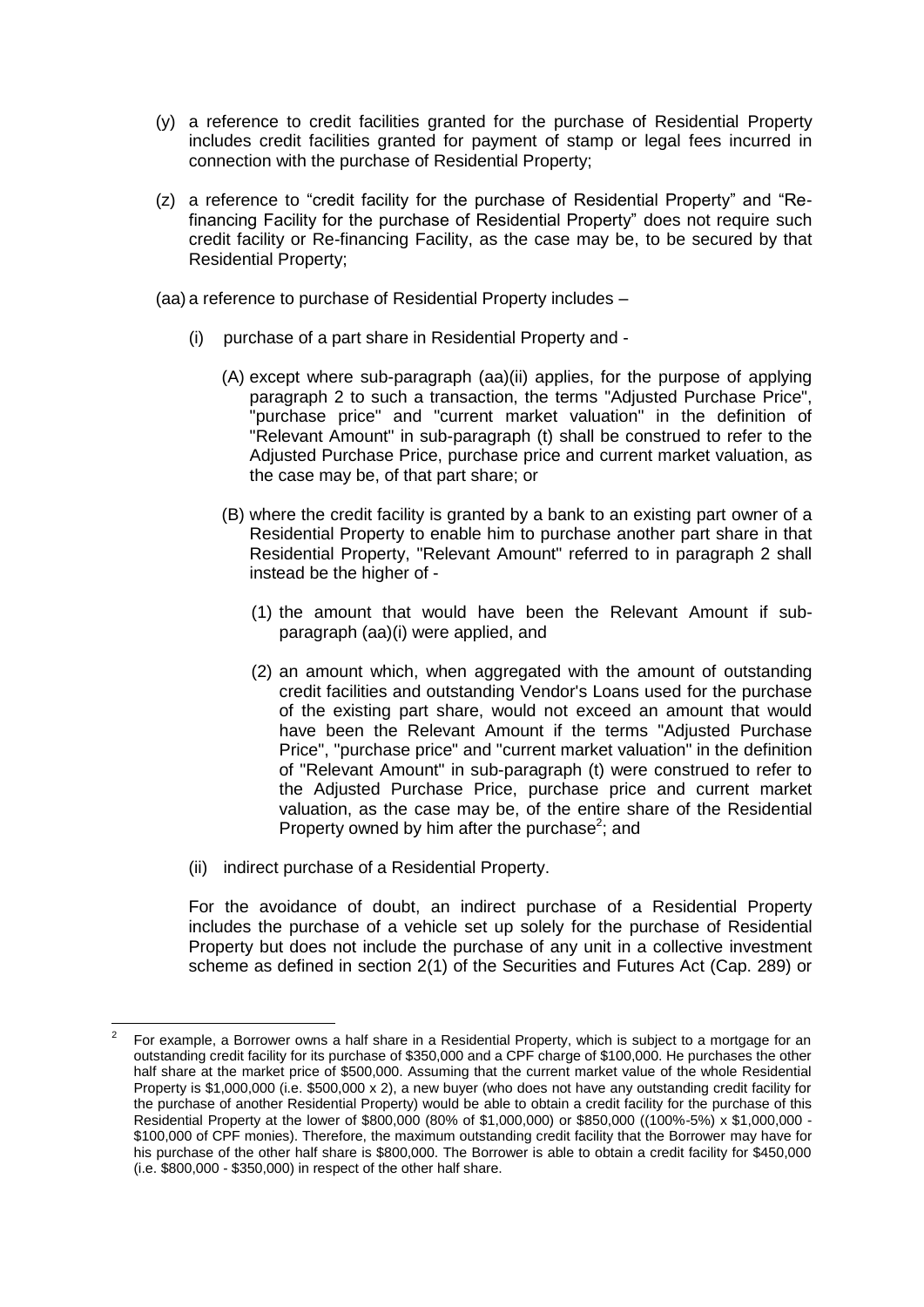any unit or derivative of units in a business trust as defined in section 2 of the Business Trusts Act (Cap. 31A), or any share in a Property Developer.

- (ab) a reference to credit facilities otherwise secured by Residential Property does not include credit facilities -
	- (i) solely for the purchase of Residential Property; or
	- (ii) secured by a charge in favour of the CPF Board;
- (ac) where a credit facility is granted to joint Borrowers, a reference to "Borrower" shall be read accordingly to refer to the joint Borrowers, except that in paragraphs 2(d) and (e), 6, 7, 8(a), 9, 25, 27, 28, sub-paragraph (a), and the tables under subparagraph (t), such a reference shall be read to also refer to each Borrower<sup>3</sup>;
- (ad) where a credit facility is granted to joint Borrowers one of whom is not an Individual, the credit facility shall be considered to be granted to a Borrower which is not an Individual; and
- (ae) the expressions used shall, except where expressly defined in this Notice or where the context otherwise requires, have the same meanings as in the Act.

## **Transitional Provisions**

### *Interest-only Loans*

- 31. Paragraph 3 shall not apply to any credit facility where the option to purchase the Residential Property was granted, or where no option to purchase was granted, the sale and purchase agreement for the Residential Property was entered into, before 14 September 2009.
- 32. In respect of a credit facility referred to in paragraph 31, the following shall not apply:
	- (a) the prohibition under paragraph 4;
	- (b) the requirement for a bank to obtain a written declaration from the Borrower regarding the payment of interest under paragraph 6(c); and
	- (c) the requirement to deduct interest when computing the "Adjusted Purchase Price" as provided for under paragraph 30(a)(ii).

 $\overline{a}$ 3 In the case of the tables under sub-paragraph (t), in determining whether the sum of the tenure of the credit facility and the age of the Borrower, at the time of applying for the credit facility, is less than or equal to 65 years, or exceeds 65 years, as the case may be, for a joint application where there are two or more Borrowers, a bank shall use the weighted average of the ages of the Borrowers, which shall be weighted based on the gross monthly income (as determined in accordance with MAS Notice 645 on Computation of Total Debt Servicing Ratio for Property Loans) of the Borrowers. For example, in a joint application where there are two Borrowers:

Borrower A, 25 years old with gross monthly income of \$2,500, and Borrower B, 55 years old with gross monthly income of \$5,000, the weighted average of the age of the Borrowers is:

 $[25 \times 2,500/(2,500 + 5,000)] + [55 \times 5,000/(2,500 + 5,000)]$ 

 $= 8.3 + 36.7$ 

 $= 45$  years old